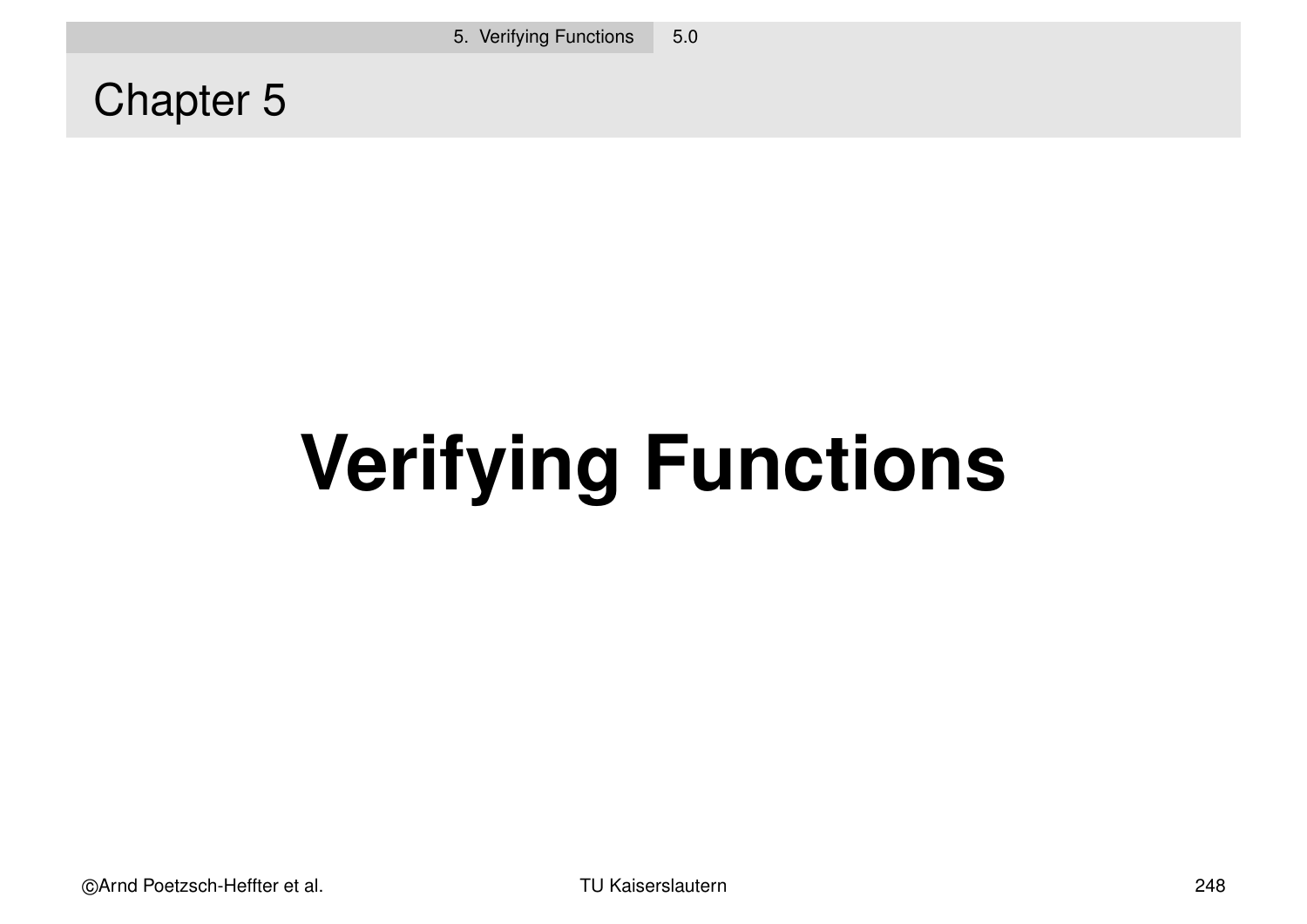## Overview of Chapter

#### 5. Verifying Functions

- 5.1 Introduction
- 5.2 Case study: Greatest common devisor
- 5.3 Well-definedness of total recursive functions
- 5.4 Case study: Quicksort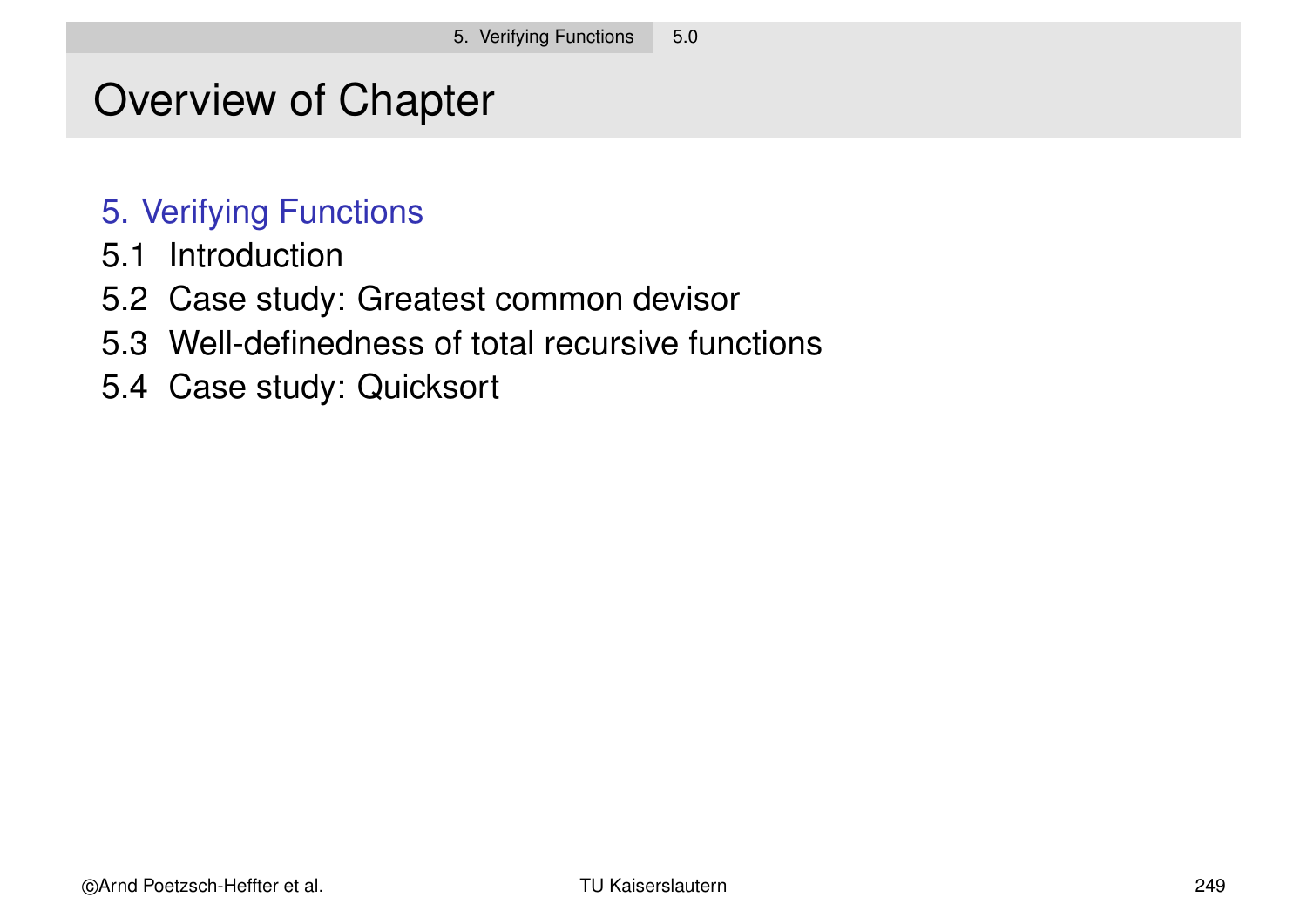5. Verifying Functions 5.1 Introduction

# Section 5.1

# **Introduction**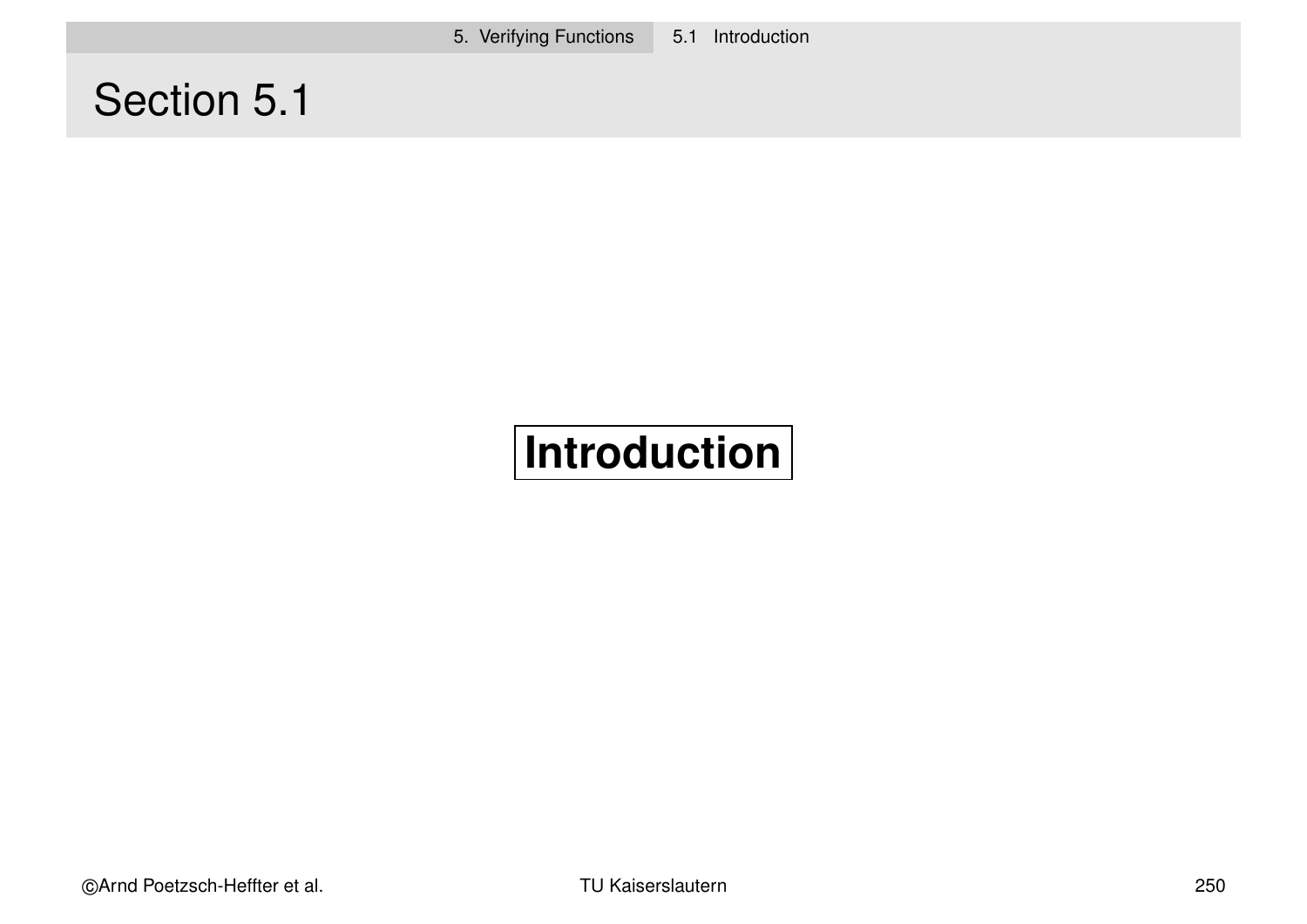# **Motivation**

## Verifying properties of functions

Verifying properties of functions is a fundamental task in theorem proving and software engineering:

- Functions allow to express recursive algorithms
- Functions can be used to model systems (e.g., a compiler is essentially a function)
- Functions are used to specify input/output behavior of procedures, so called IO-properties
- Verifying recursive functions is related to terminiation proofs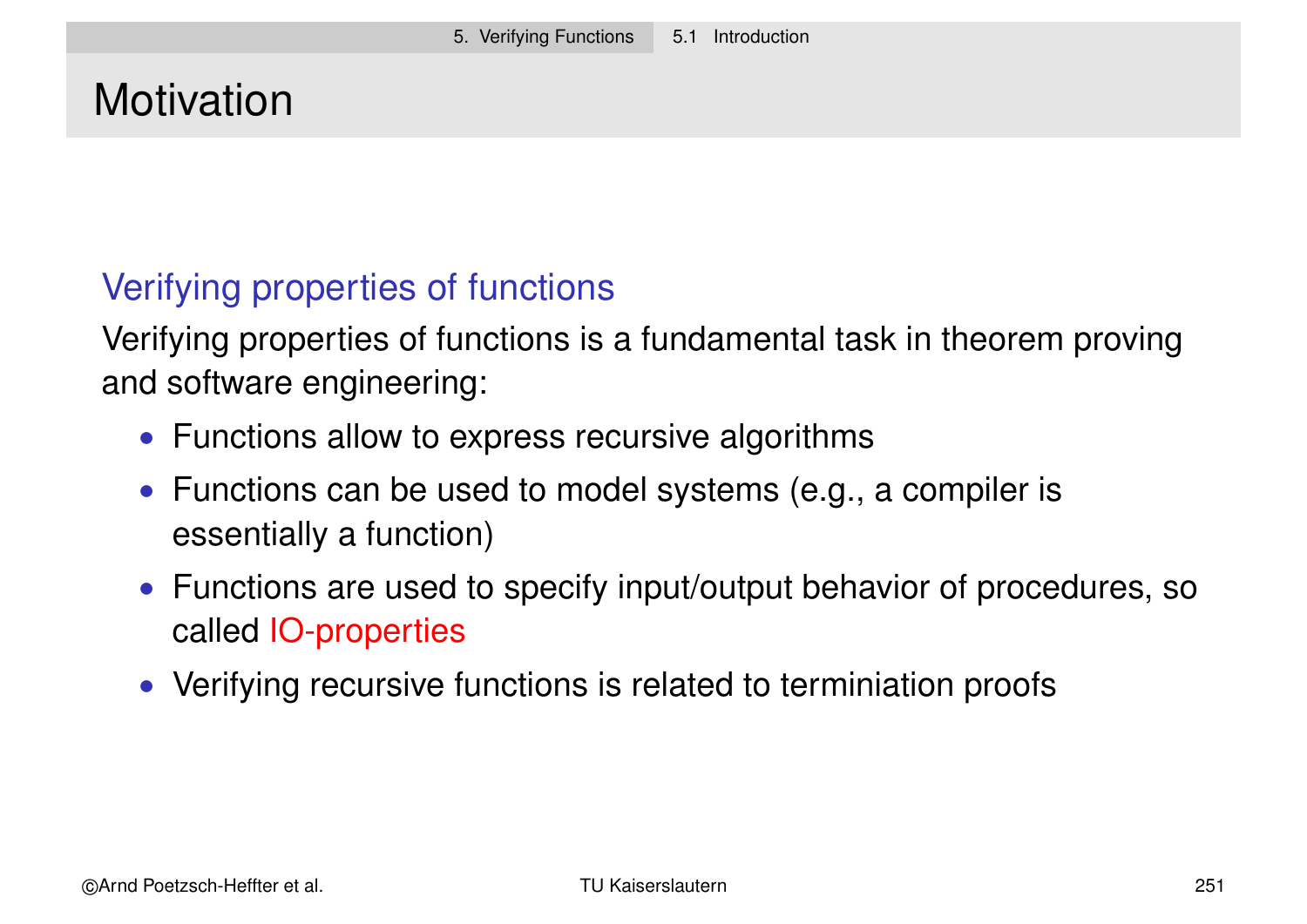# **Specification**

## Kinds of specifications:

- specification = model + properties
	- $\implies$  verify that model has the properties

or

- specification =  $model_1 + model_2 + relationship$ 
	- $\implies$  verify that models are in the relationship

Here:

specification = function definition  $+$  property of function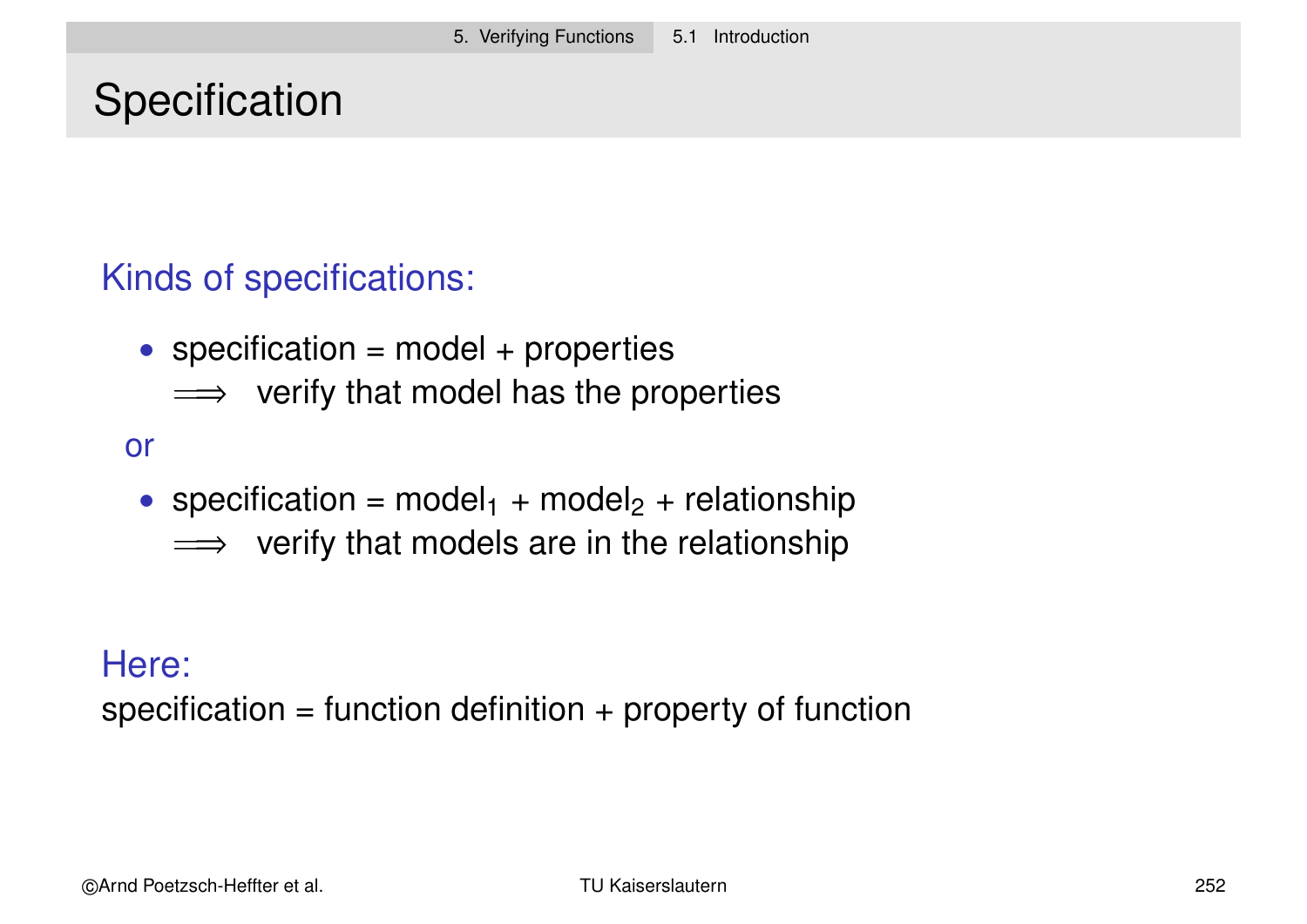# Basic proof techniques

## Verify:

- well-definedness of function by:
	- $\triangleright$  structural induction according to parameter types
	- $\triangleright$  more general: well-founded ordering on parameter space: "show that parameters get smaller"
- property of defined function:
	- $\triangleright$  structural induction according to parameter types
	- $\triangleright$  in general, proof technique depends on properties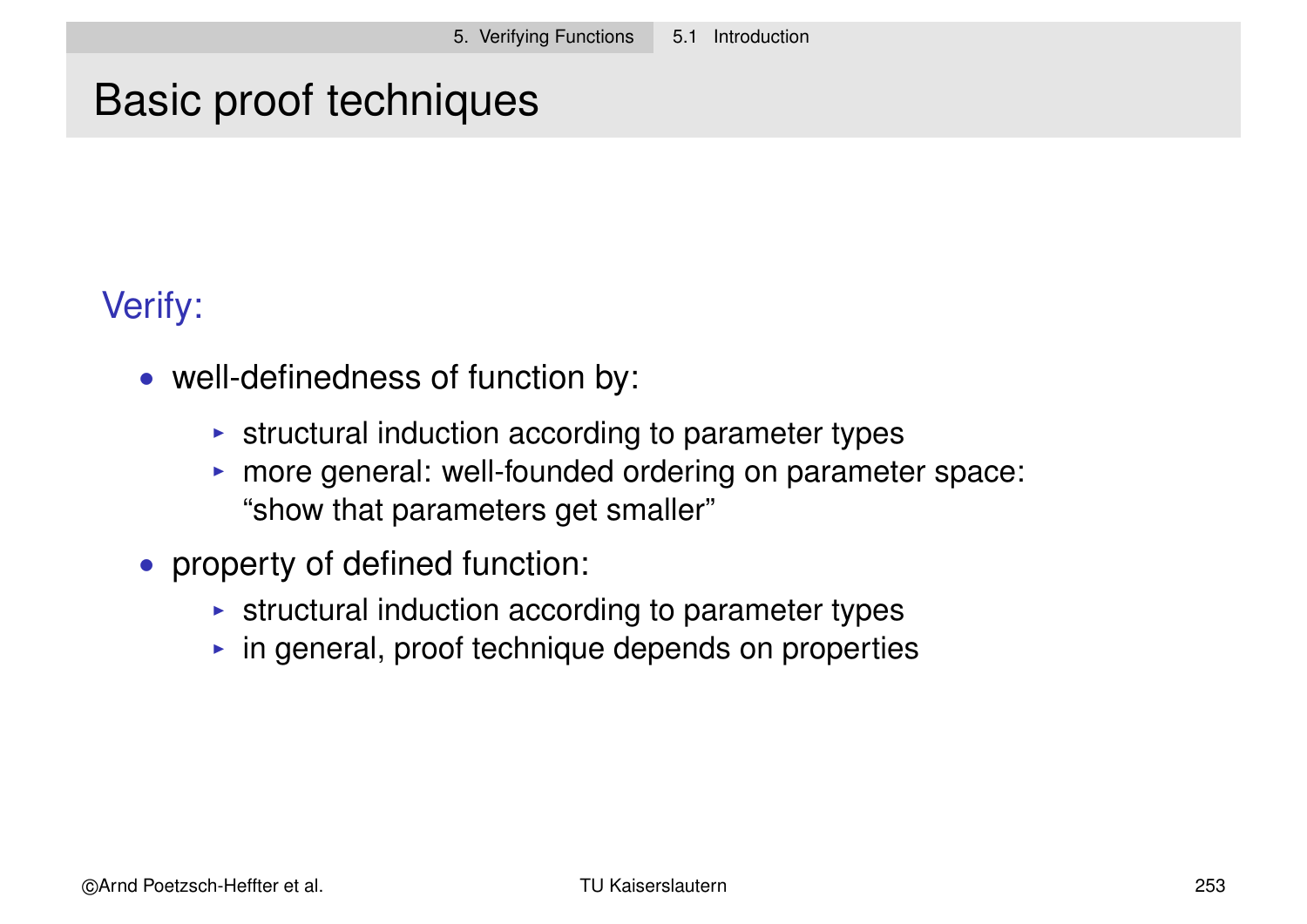# **Discussion**

## **Verification**

- checks for consistency of models and properties
	- $\triangleright$  models may not reflect what designer/programmer had in mind
	- $\triangleright$  properties may not reflect what designer/programmer had in mind
- works for the full parameter space (in contrast to testing)
- discovers also "pathological" problems
- uses redundancy to find errors
- helps to improve the descriptions

Formal verification avoids misunderstanding, allows using tools, and avoids errors in proofs.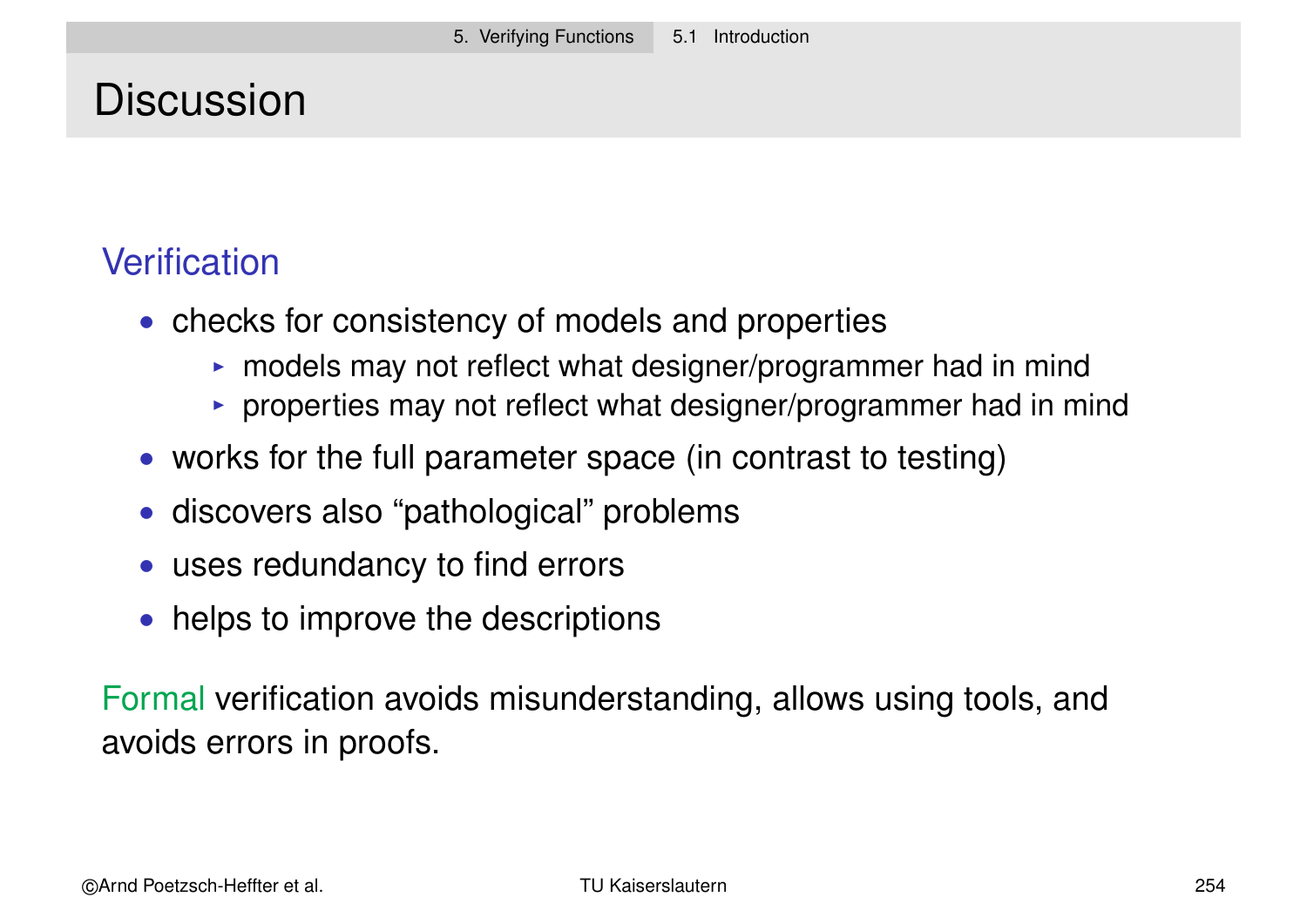5. Verifying Functions 5.2 Case study: Greatest common devisor

## Section 5.2

# **Case study: Greatest common devisor**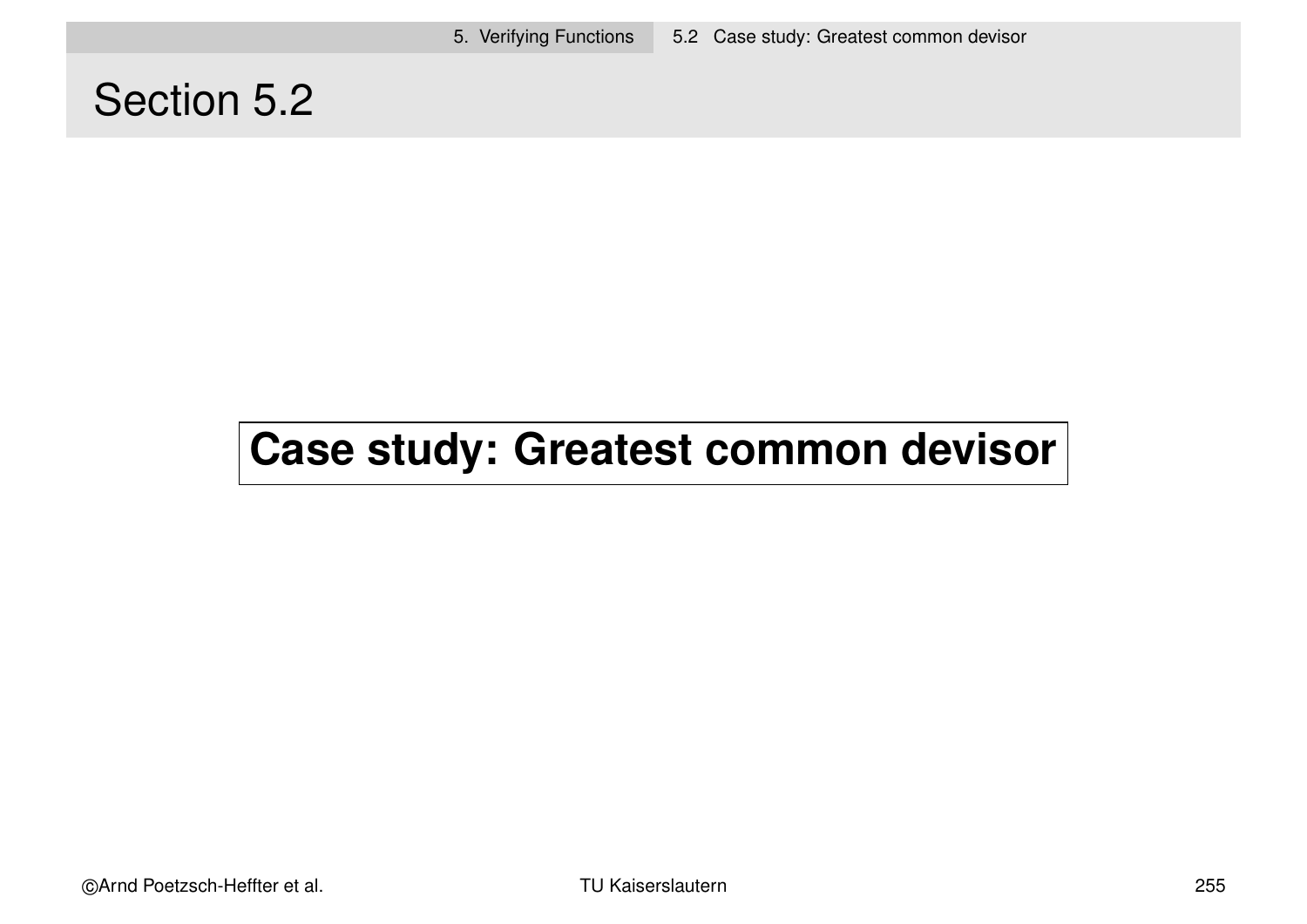# Mathematical specification of gcd

## **Sepcification**

The function gcd should have the following property: For m, n with  $m \ge 0$ ,  $n \ge 0$ , m, n not both zero, it holds:

gcd  $m$   $n = \max \{ k | k$  divides m and n }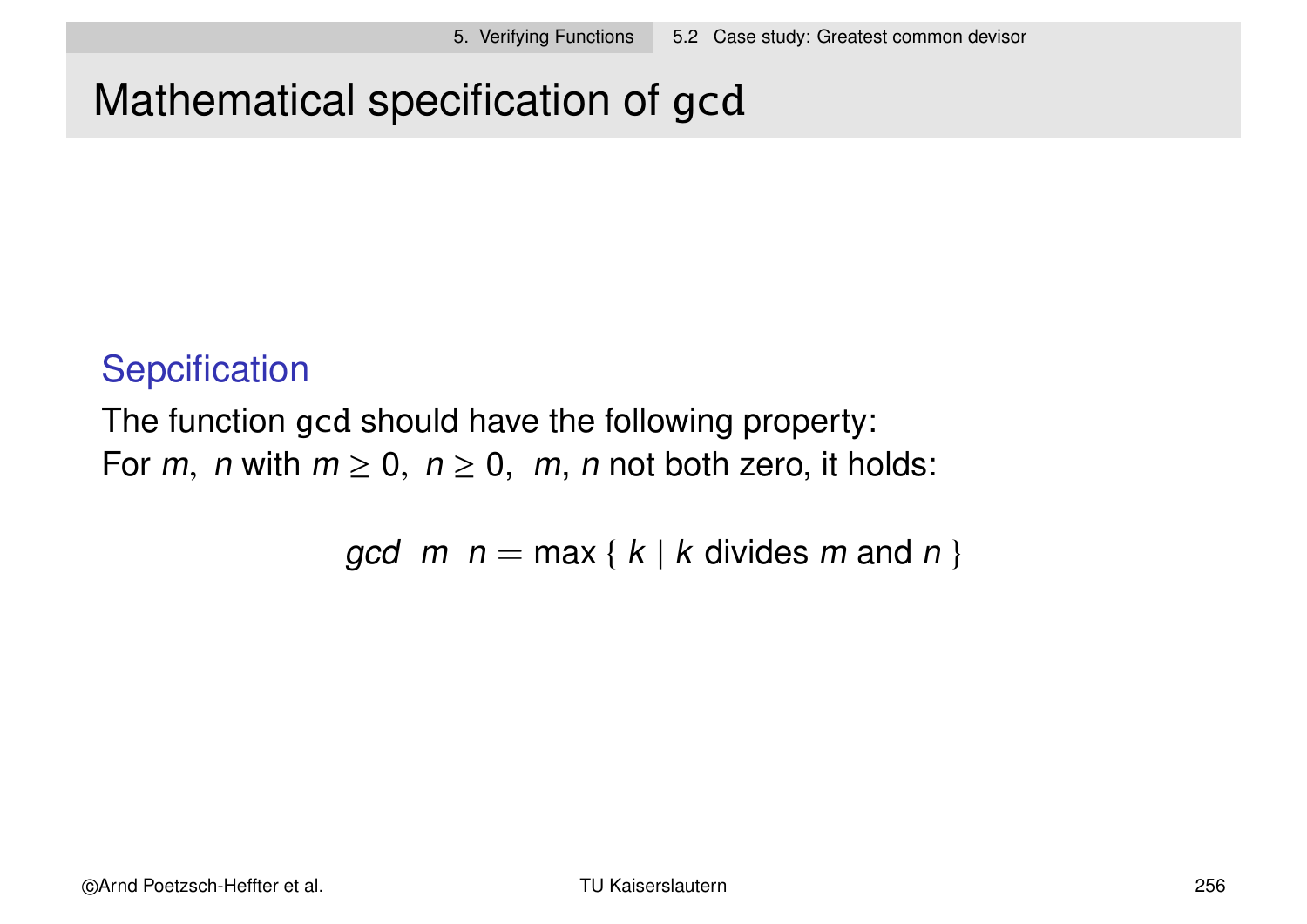# Algorithm and property

#### Function definition

fun gcd :: "nat  $\Rightarrow$  nat  $\Rightarrow$  nat" where "gcd  $m \space 0 = m"$  | "gcd  $m$   $n$  = gcd  $n$  ( $m$   $mod$   $n$ )"

#### Property of function

```
theorem gcd_greatest:
"(k dvd m \wedge k dvd n \wedge (0<m \vee 0<n)) \longrightarrow (k \le gcd m n)"
```
Proofs:

» Gcd.thy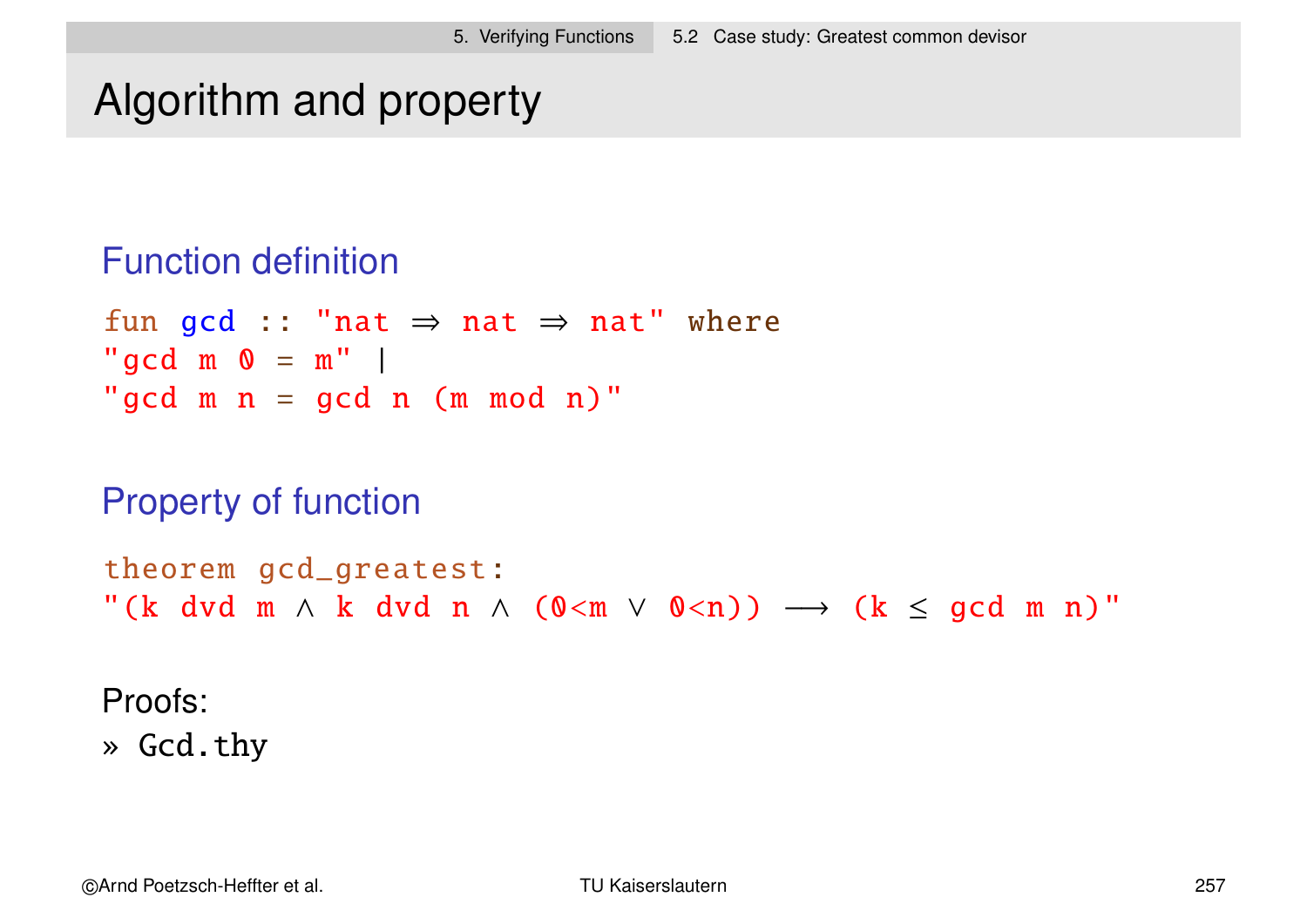## Mathematical proof of gcd

#### **Lemma:**

For  $m \geq 0$ ,  $n > 0$  we have:

k divides m and  $n \Leftrightarrow k$  divides n and k divides  $(m \mod n)$ 

#### **Proof of gcd by structural induction:**

We show:

- a) gcd is correct for  $n = 0$  and arbitrary m.
- b) Induction hypothesis: gcd is correct for all pairs  $(m, k)$  for arbitrary  $k \leq n$  and m; Show: gcd is correct for all pairs  $(m, n + 1)$  for arbitrary m.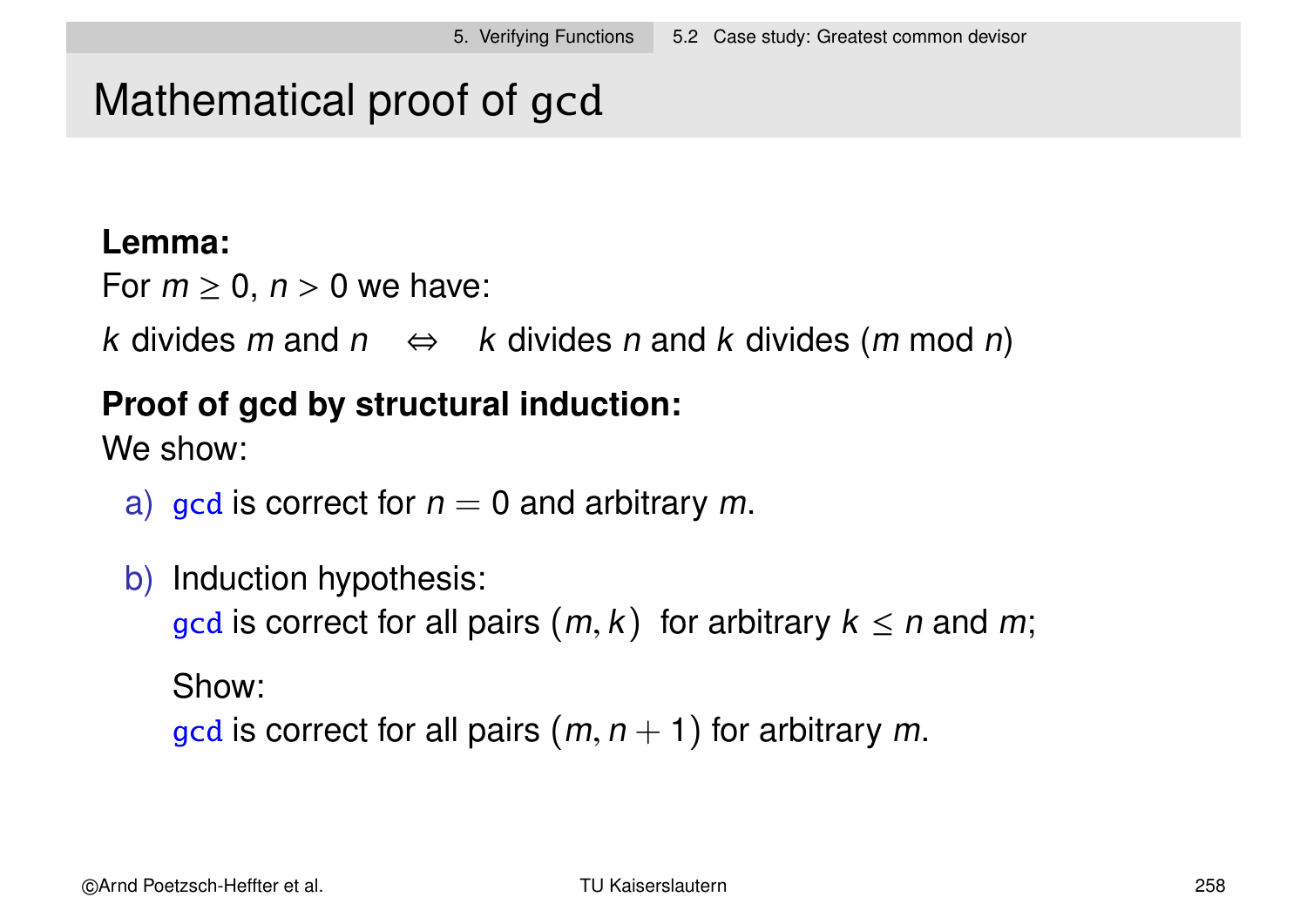# Mathematical proof of gcd (2)

#### (a) Induction base:

```
gcd m 0
=m
=max { k | k divides m }
=max { k | k divides m and 0 }
```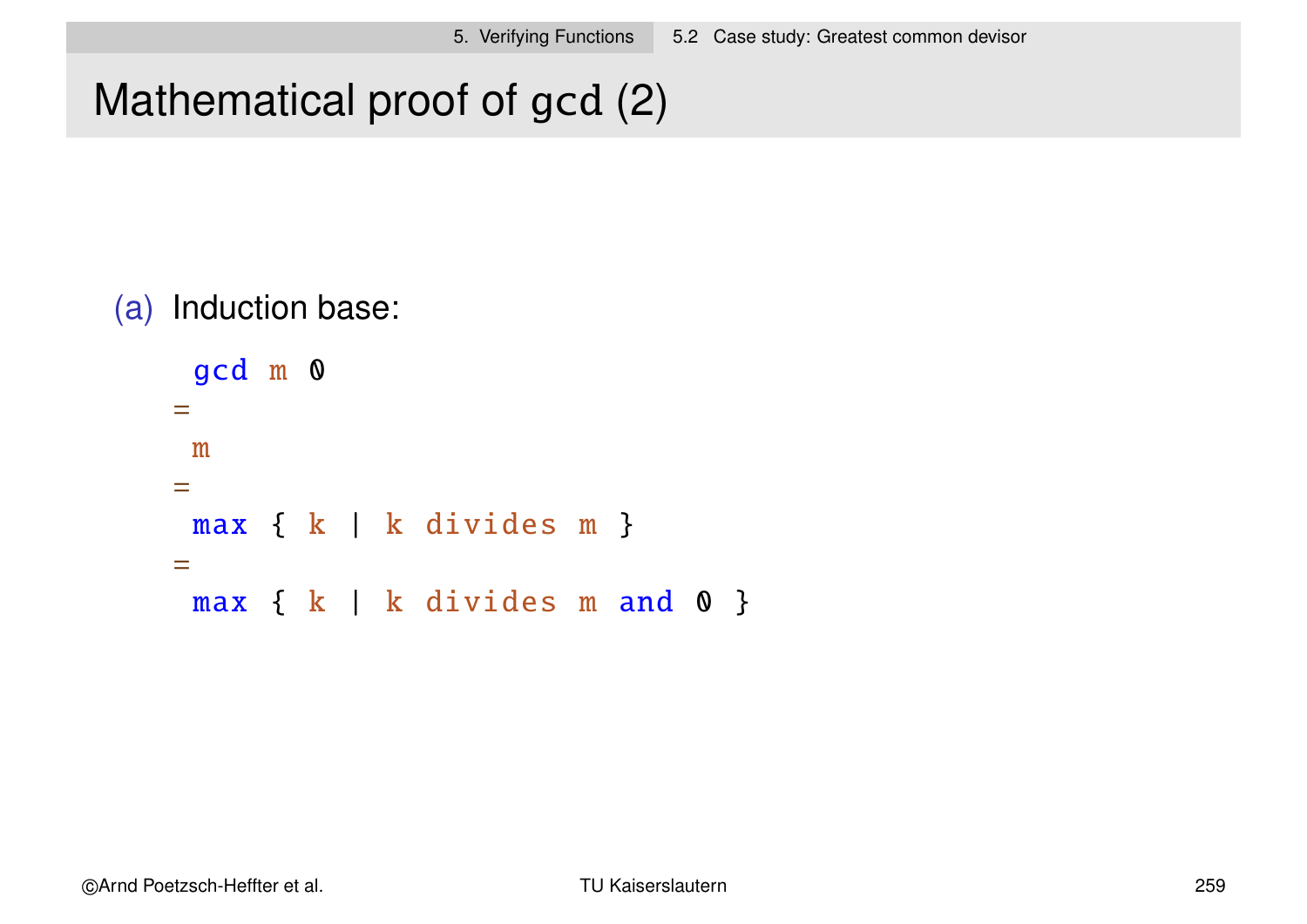# Mathematical proof of gcd (3)

(b) Induction step:

```
Assumptions: n is given.
```
For all pairs  $(m, k)$  with  $k \leq n$  it holds: gcd is correct for  $(m, k)$ 

Show: For all m it holds: gcd is correct for  $(m, n + 1)!$ 

```
gcd m (n+1)= (* Declaration of gcd *)
  gcd(n+1) (m mod (n+1))
= (* m mod (n+1) \leq n and induction hypothesis *)
  max \{ k \mid k \text{ divides } (n+1) \text{ and } (m \text{ mod } (n+1)) \}= (* Lemma *)
  max \{ k \mid k \text{ divides } m \text{ and } (n+1) \}QED.
```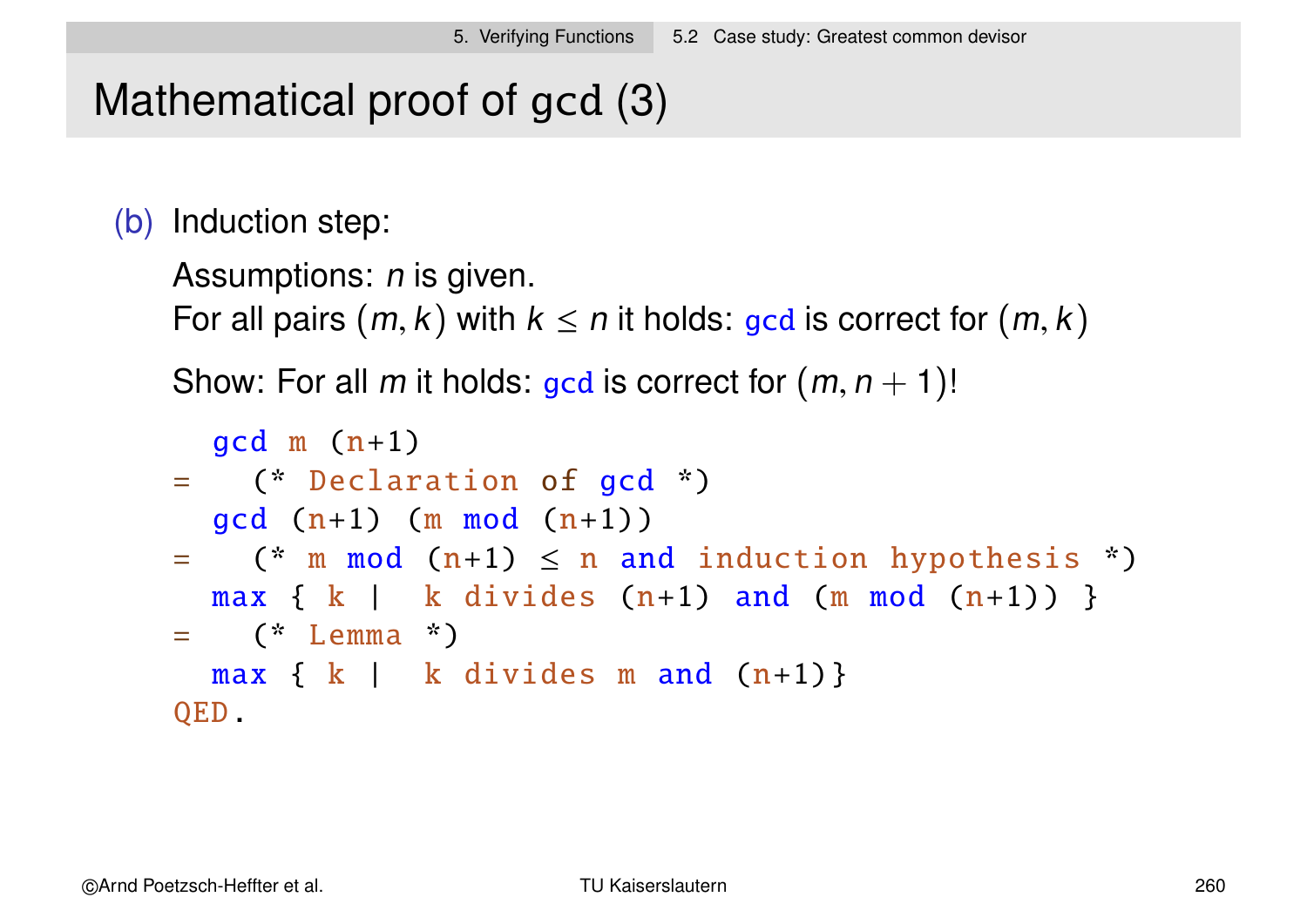5. Verifying Functions 5.3 Well-definedness of total recursive functions

## Section 5.3

# **Well-definedness of total recursive functions**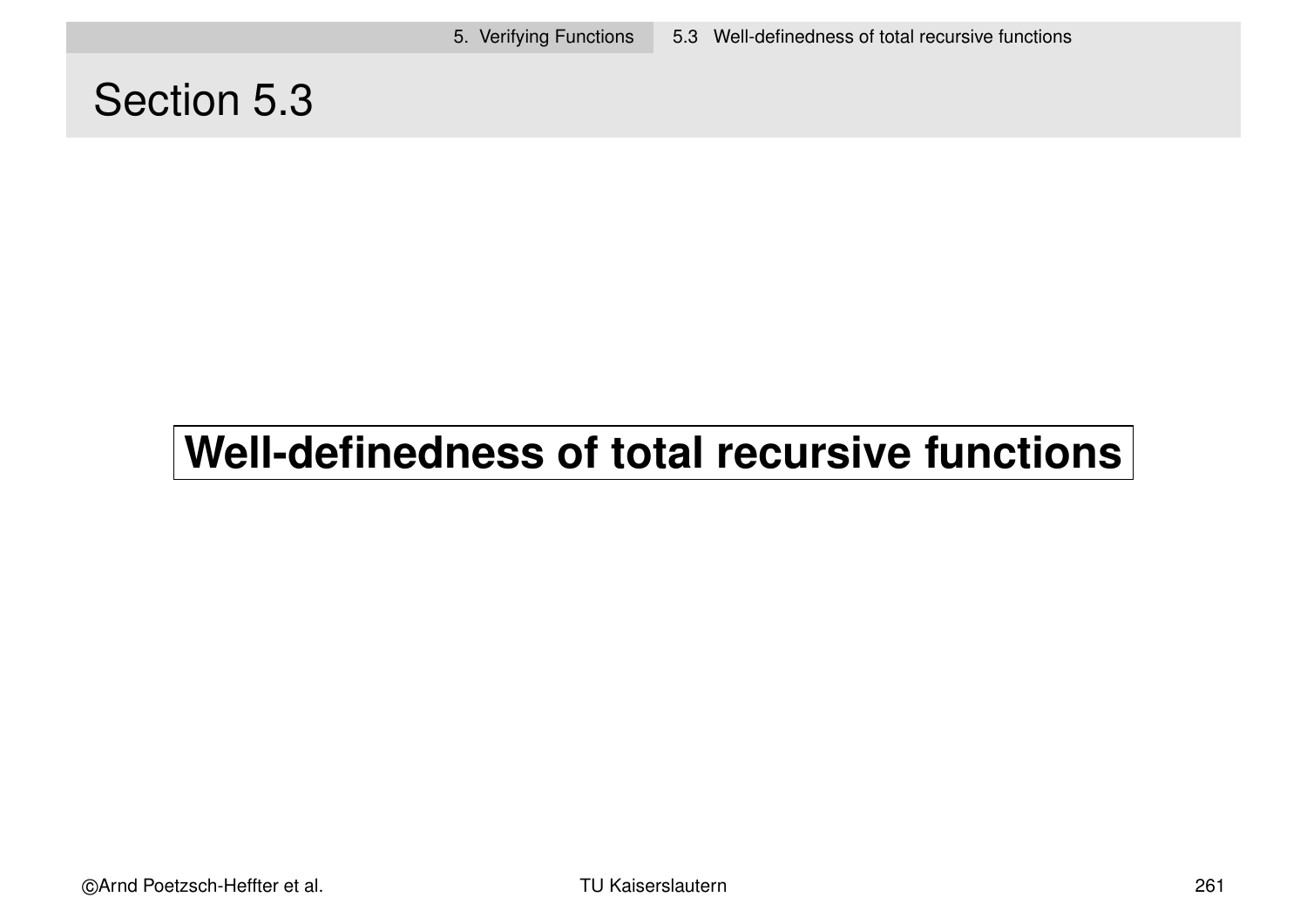# **Outline**

Well-definedness proofs:

- Show that there exists a well-founded relation wf on the arguments
- Show that arguments in recursive calls are smaller w.r.t. wf

## What we need:

- Well-founded relations and induction
- Relations: Relations are sets in Isabelle/HOL
- Sets
- » Sections 6.1, 6.2, 6.4 of Isabelle/HOL Tutorial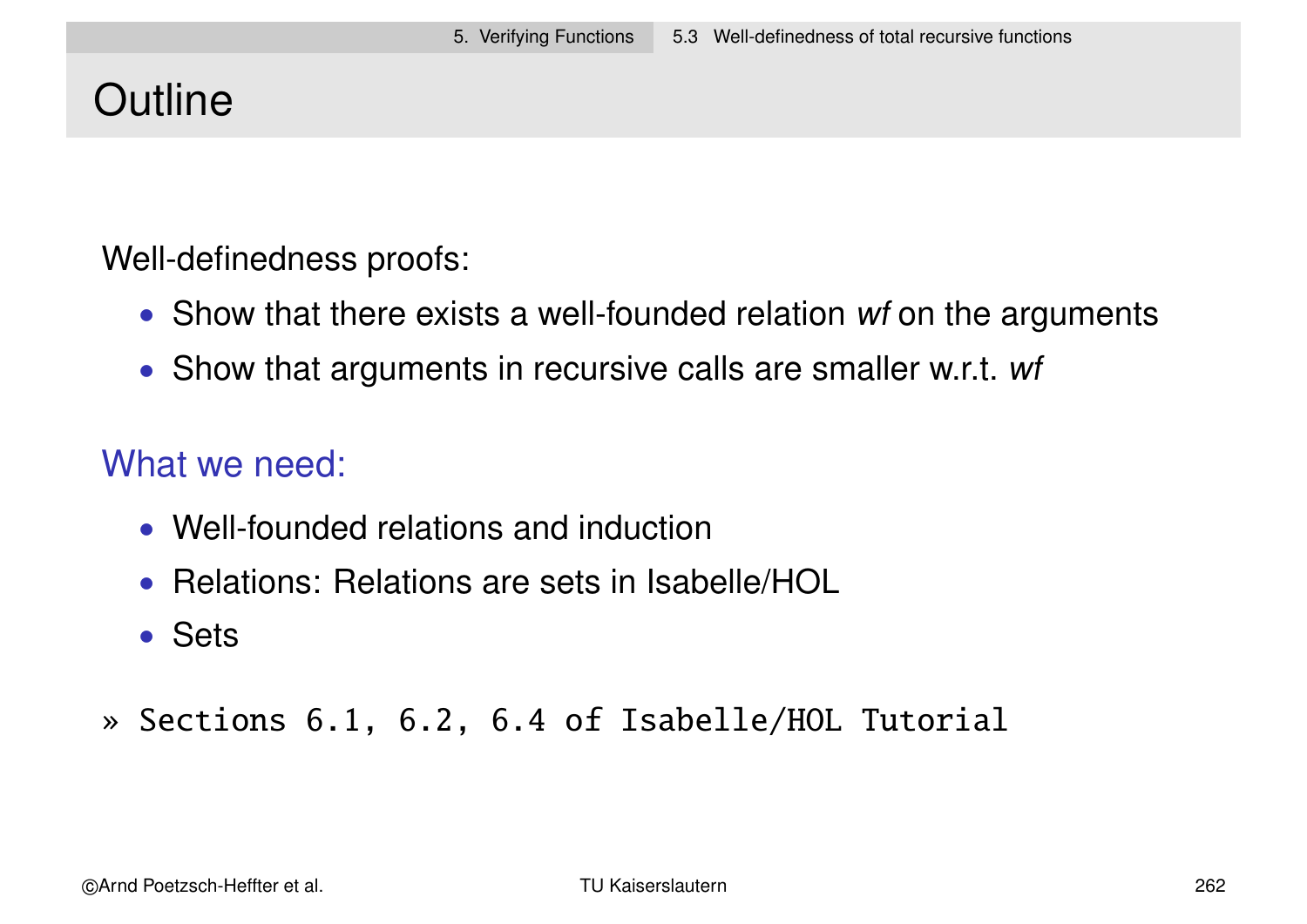# Sets in HOL

#### **Introduction**

Sets in HOL differ from sets in set theory:

- All elements of a set have the same type, say  $\alpha$ .
- Sets are typed:  $\alpha$  set
- Only some values are sets in HOL.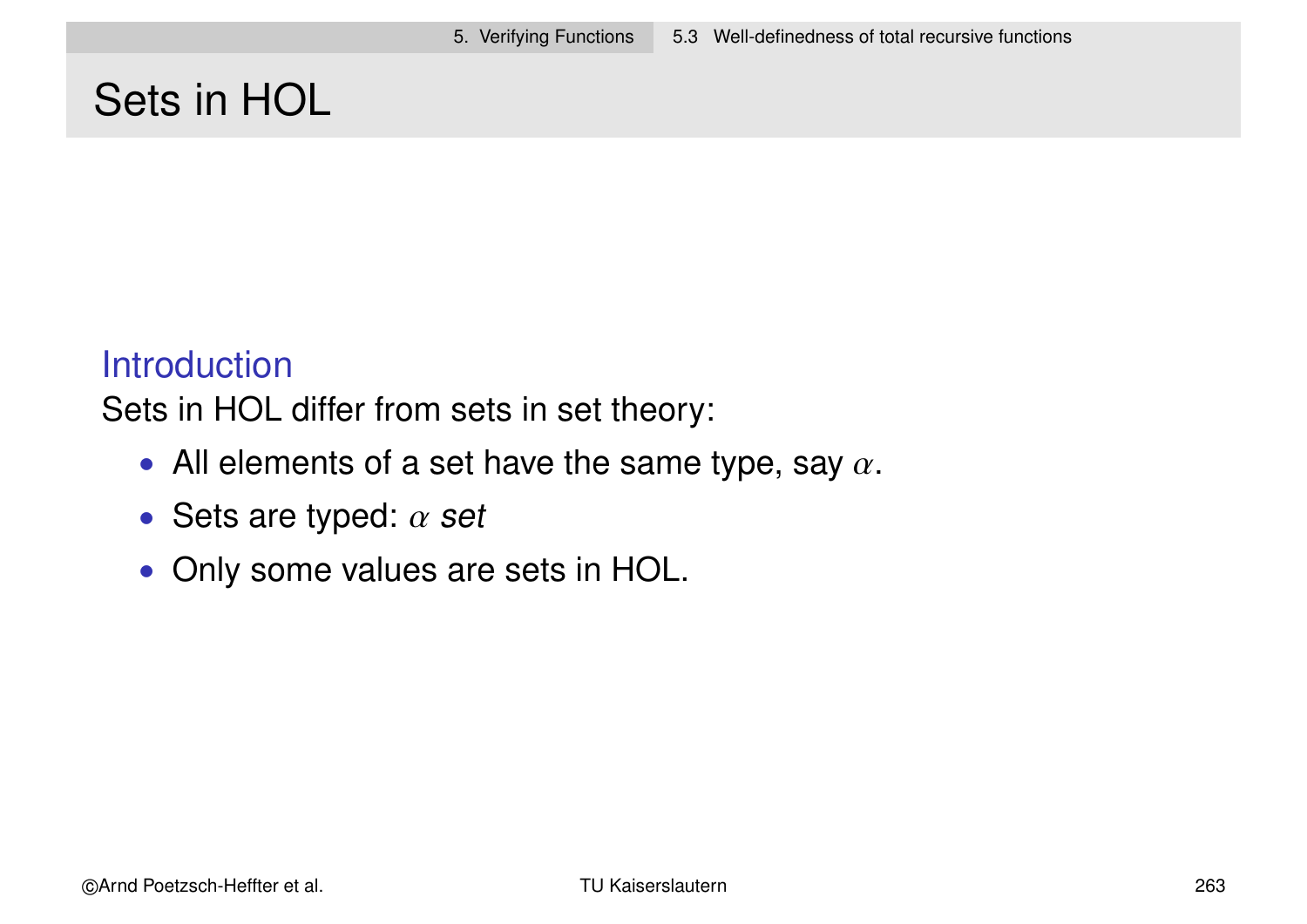# Intersection, complement, difference

Sample deduction rules for intersection:

$$
\begin{array}{ll}\n\llbracket c \in A; c \in B \rrbracket \Longrightarrow c \in A \cap B & (\text{Int1}) \\
c \in A \cap B \Longrightarrow c \in A & (\text{Int21}) \\
c \in A \cap B \Longrightarrow c \in B & (\text{Int22})\n\end{array}
$$

Set complement and difference:

$$
(c \in -A) = (c \notin A)
$$
 (Compl\_iff)  
\n
$$
-(A \cup B) = -A \cap -B
$$
 (Compl\_lmf)  
\n
$$
A \cap (B - A) = \{\}
$$
 (Diff\_ldisjoint)  
\n
$$
A \cup -A = UNIV
$$
 (Compl\_partition)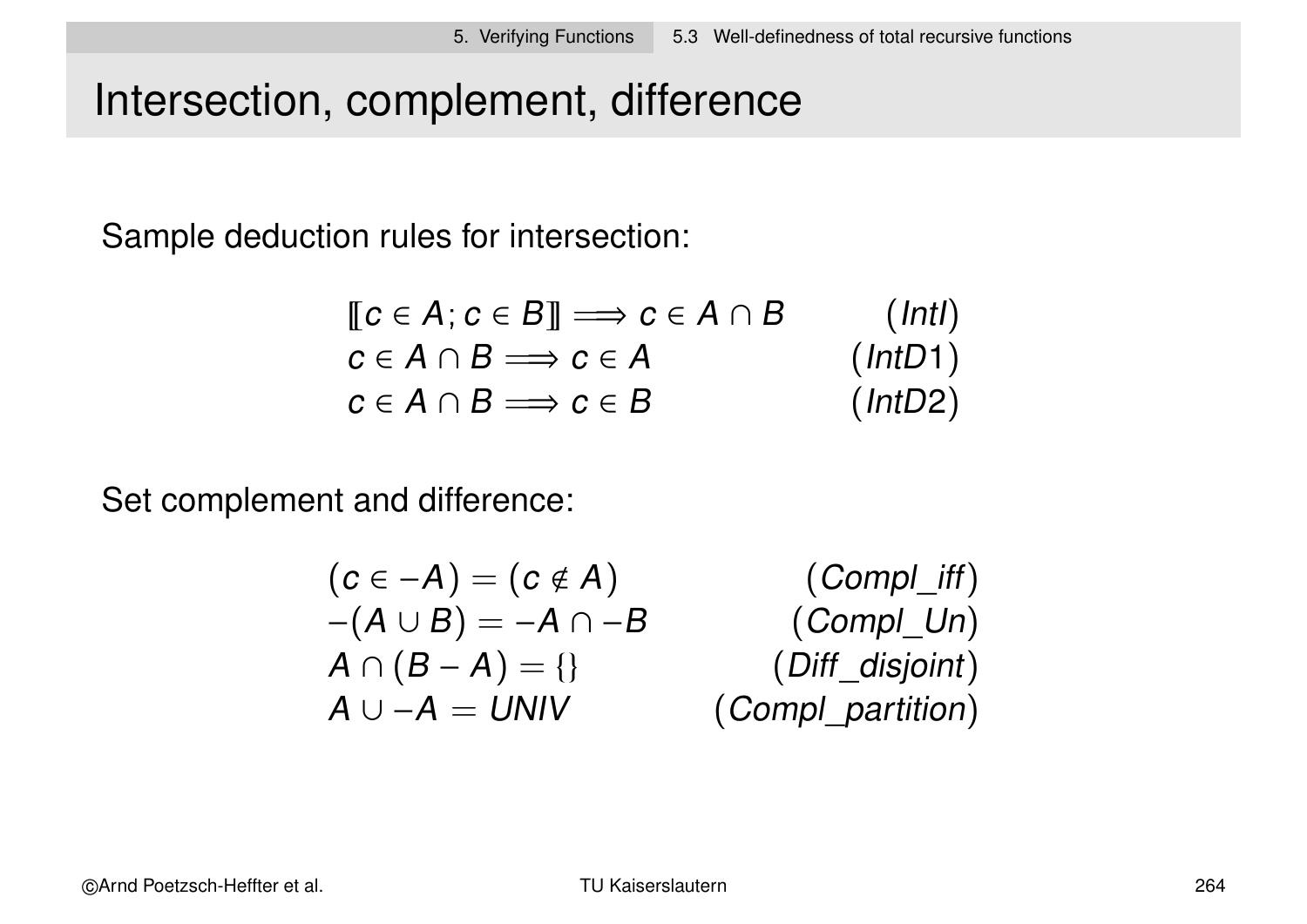# Subsets, extensionality, equality

#### Subsets:

$$
(\land x.x \in A \implies x \in B) \implies A \subseteq B \qquad \qquad \text{(subset!)}\llbracket A \subseteq B; c \in A \rrbracket \implies c \in B \qquad \qquad \text{(subset!)}\left(A \cup B \subseteq C\right) = \left(A \subseteq C \land B \subseteq C\right) \qquad \text{(Un\_subset!} \text{iff)}
$$

Extensionality and equality of sets:

$$
(\land x.(x \in A) = (x \in B)) \Longrightarrow A = B \qquad (set\_ext)
$$
  
\n
$$
[\![A \subseteq B; B \subseteq A ]\!] \Longrightarrow A = B \qquad (equality1)
$$
  
\n
$$
[\![A = B; [\![A \subseteq B; B \subseteq A ]\!] \Longrightarrow P ]\!] \Longrightarrow P \qquad (equalityE)
$$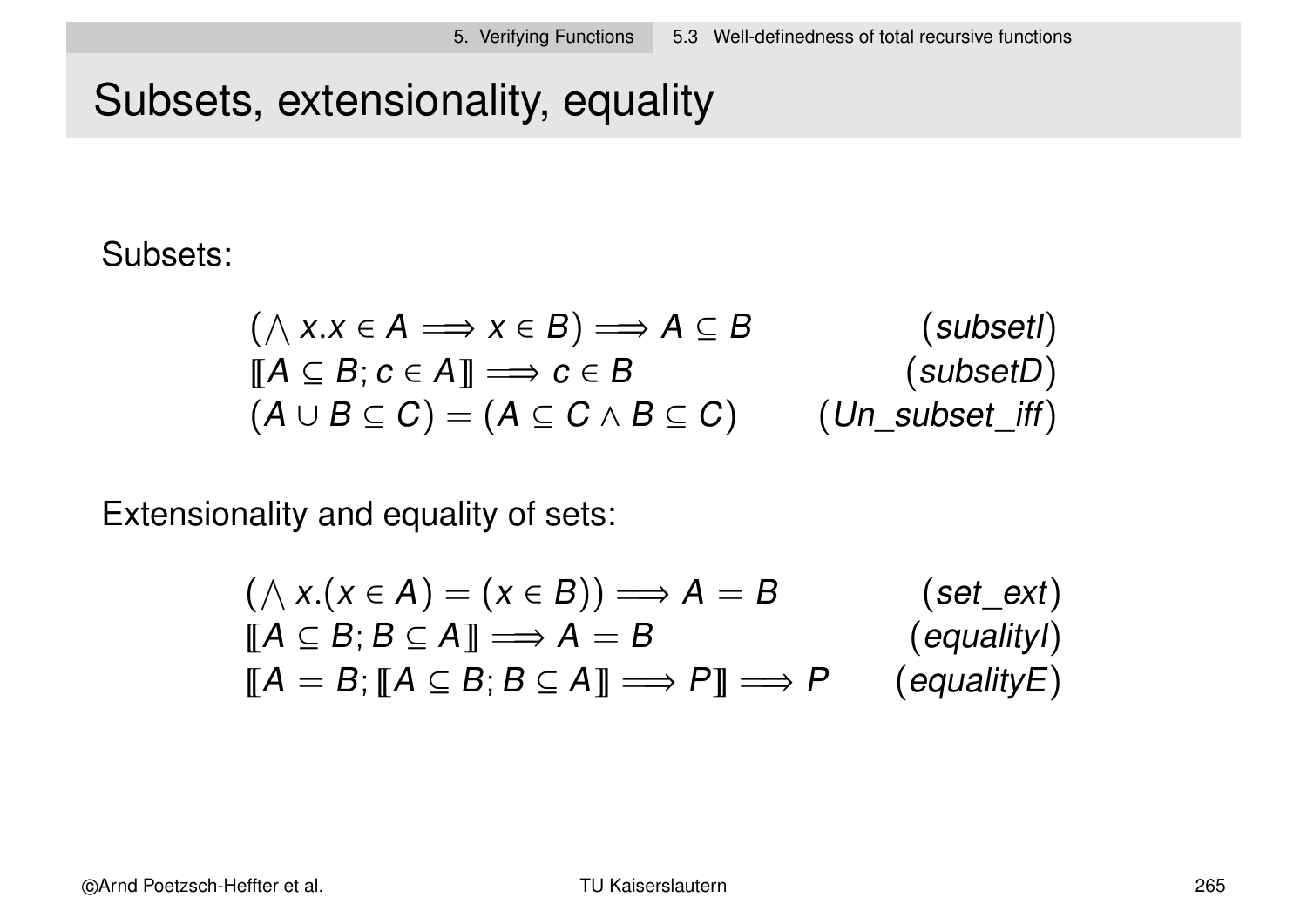# Set comprehension

Subsets:

$$
(a \in \{x. P x\}) = P a \qquad (mem\_Collect\_eq)
$$
  

$$
\{x. x \in A\} = A \qquad (Collect\_mem\_eq)
$$

Some simple facts:

lemma "{x. P  $x \lor x \in A$ } = {x. P  $x$ } ∪ A" lemma "{x. P x → Q x} = -{x. P x} ∪ {x. Q x}"

More convenient syntax, example:

$$
\{p * q \mid p q. p \in prime \land q \in prime\}
$$
  
=  $\{z. \exists p q. z = p * q \land p \in prime \land q \in prime\}$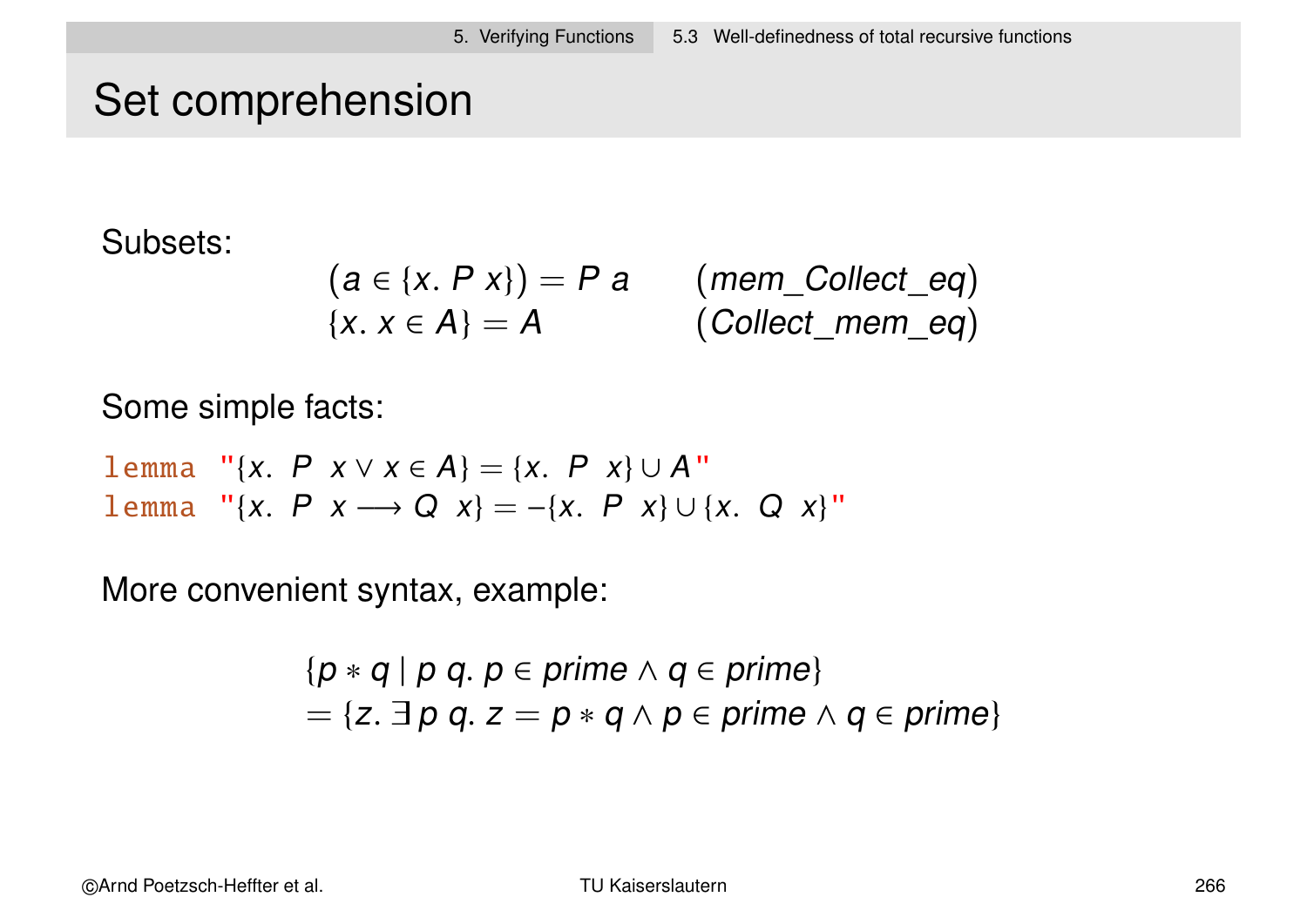## Binding operators

Universal and existential quantification:

$$
(\wedge x. x \in A \implies P x) \implies \forall x \in A. P x
$$
\n
$$
[[\forall x \in A. P x; x \in A]] \implies P x
$$
\n
$$
[[P x; x \in A]] \implies \exists x \in A. P x
$$
\n
$$
[[B x, x \in A]] \implies \exists x \in A. P x
$$
\n
$$
[[B x, x \in A. P x; x \in A, P x]] \implies Q]] \implies Q
$$
\n
$$
([bex])
$$
\n
$$
([Bx, B x, x \in A]] \implies [A \in A, P x]] \implies Q
$$
\n
$$
([bex])
$$

Unions over parameterized sets, written  $\bigcup x \in A$ . B x. There is one basic law and two natural deduction rules:

$$
(b \in (\bigcup x \in A. B x)) = (\exists x \in A. b \in B x)
$$
  
\n
$$
[[a \in A; b \in B a]] \Longrightarrow b \in (\bigcup x \in A. B x)
$$
  
\n
$$
[[b \in (\bigcup x \in A. B x); \land x. [[x \in A; b \in B x]] \Longrightarrow R]] \Longrightarrow R
$$
  
\n
$$
(UN_f)
$$
  
\n
$$
(UN_f)
$$

©Arnd Poetzsch-Heffter et al. TU Kaiserslautern 267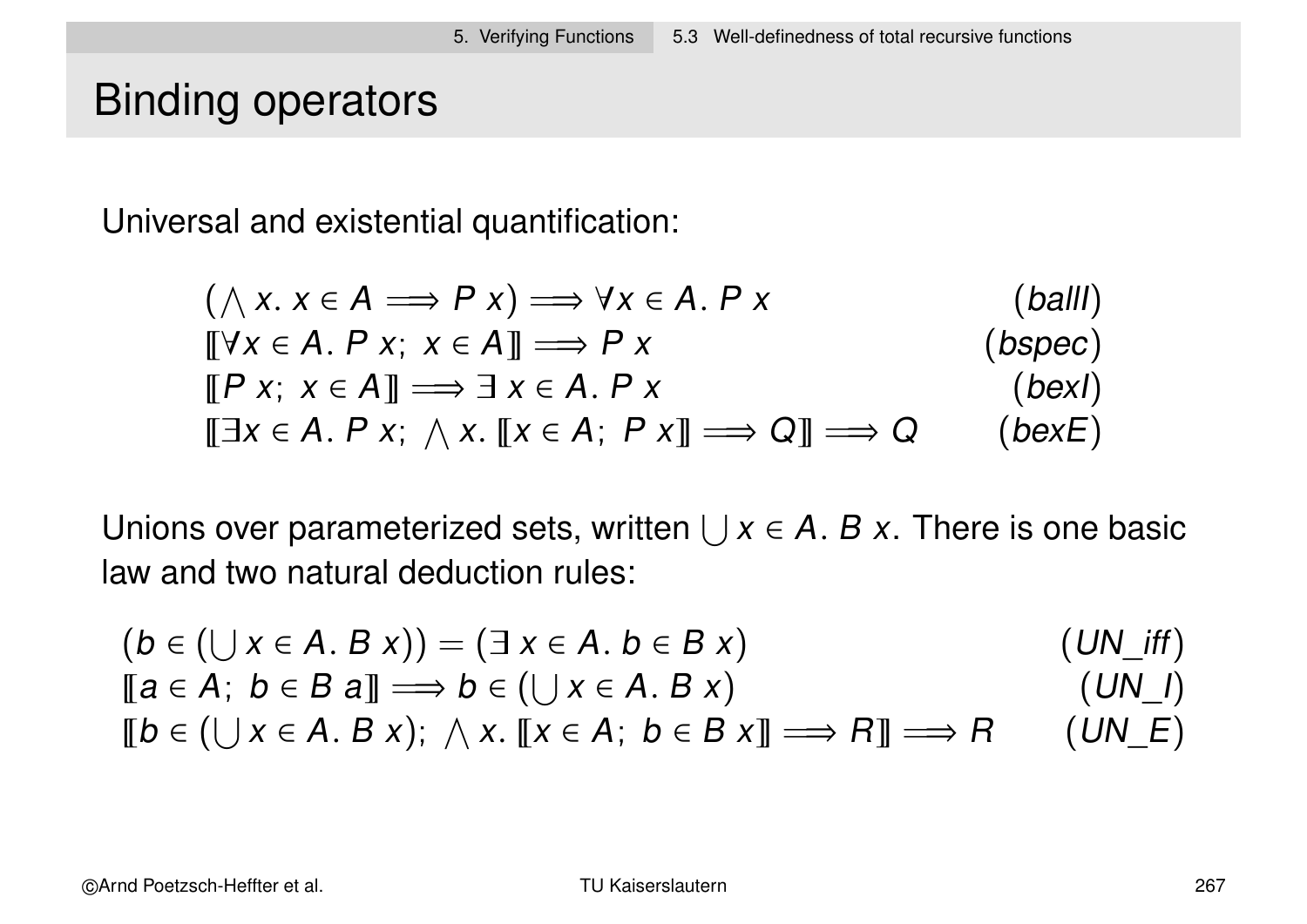## Relations in HOL

#### **Introduction**

A relation in Isabelle/HOL is a set of pairs.

Relations are often defined by

- composition
- closure of another relation
- inverse image of a relation w.r.t. a function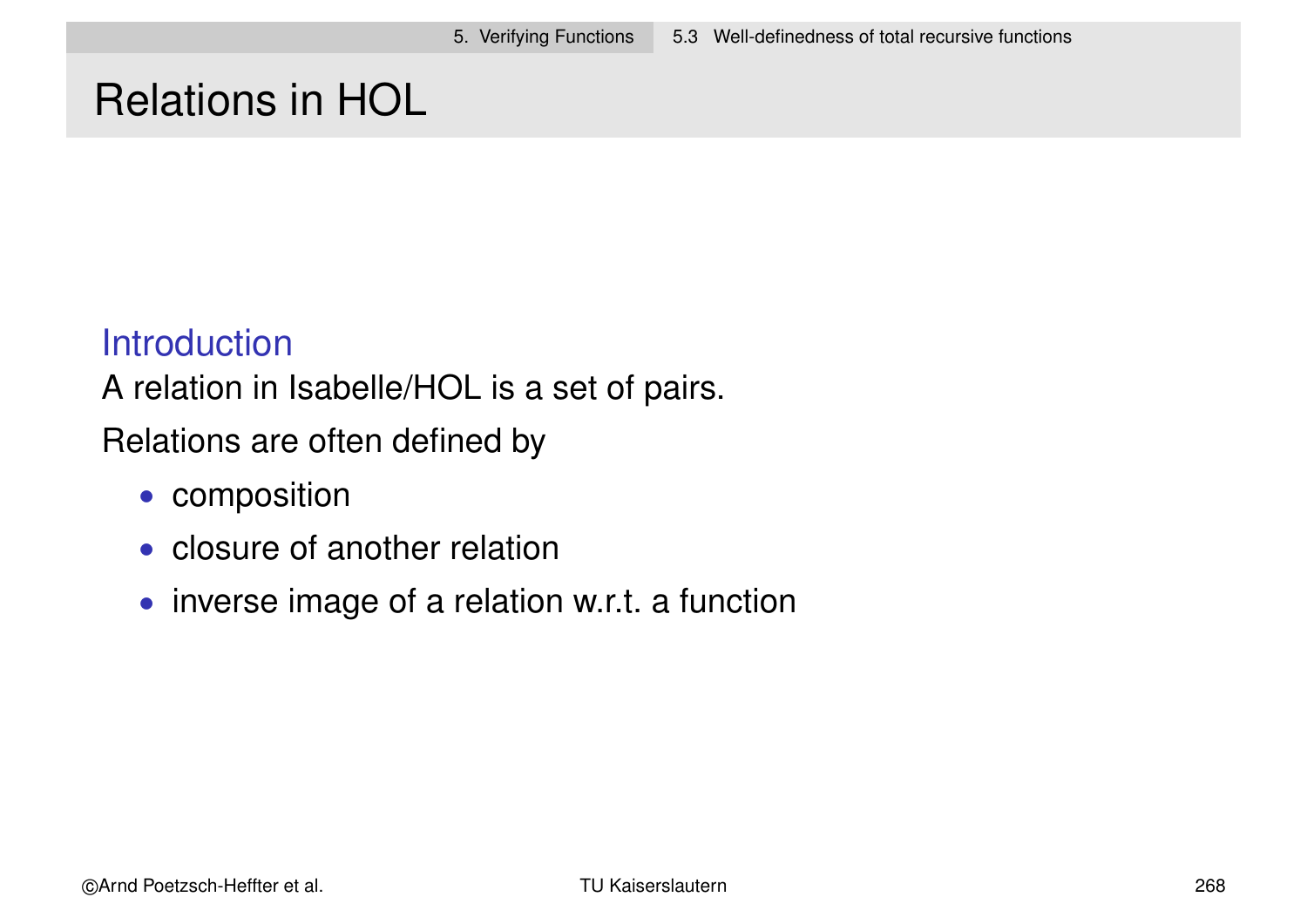## Relation basics

Identity and composition of relations:

$$
Id = \{ p. \exists x. p = (x, x) \}
$$
\n
$$
r \cap s = \{ (x, z). \exists y. (x, y) \in s \land (y, z) \in r \}
$$
\n
$$
(rel\_comp\_def)
$$
\n
$$
R \cap Id = R
$$
\n
$$
[[r' \subseteq r; s' \subseteq s]] \Longrightarrow r' \cap s' \subseteq r \cap s
$$
\n
$$
(rel\_comp\_mono)
$$

The converse or inverse of a relation exchanges the operands:

$$
((a,b)\in r^{-1})=((b,a)\in r) \qquad (converse\_iff)
$$

Here is a typical lemma proved about converse and composition:

lemma 
$$
\text{converse\_rel\_comp}: \, \text{``(r O s)}^{-1} = s^{-1} \, \text{O} \, \text{r}^{-1} \, \text{''}
$$

©Arnd Poetzsch-Heffter et al. TU Kaiserslautern 269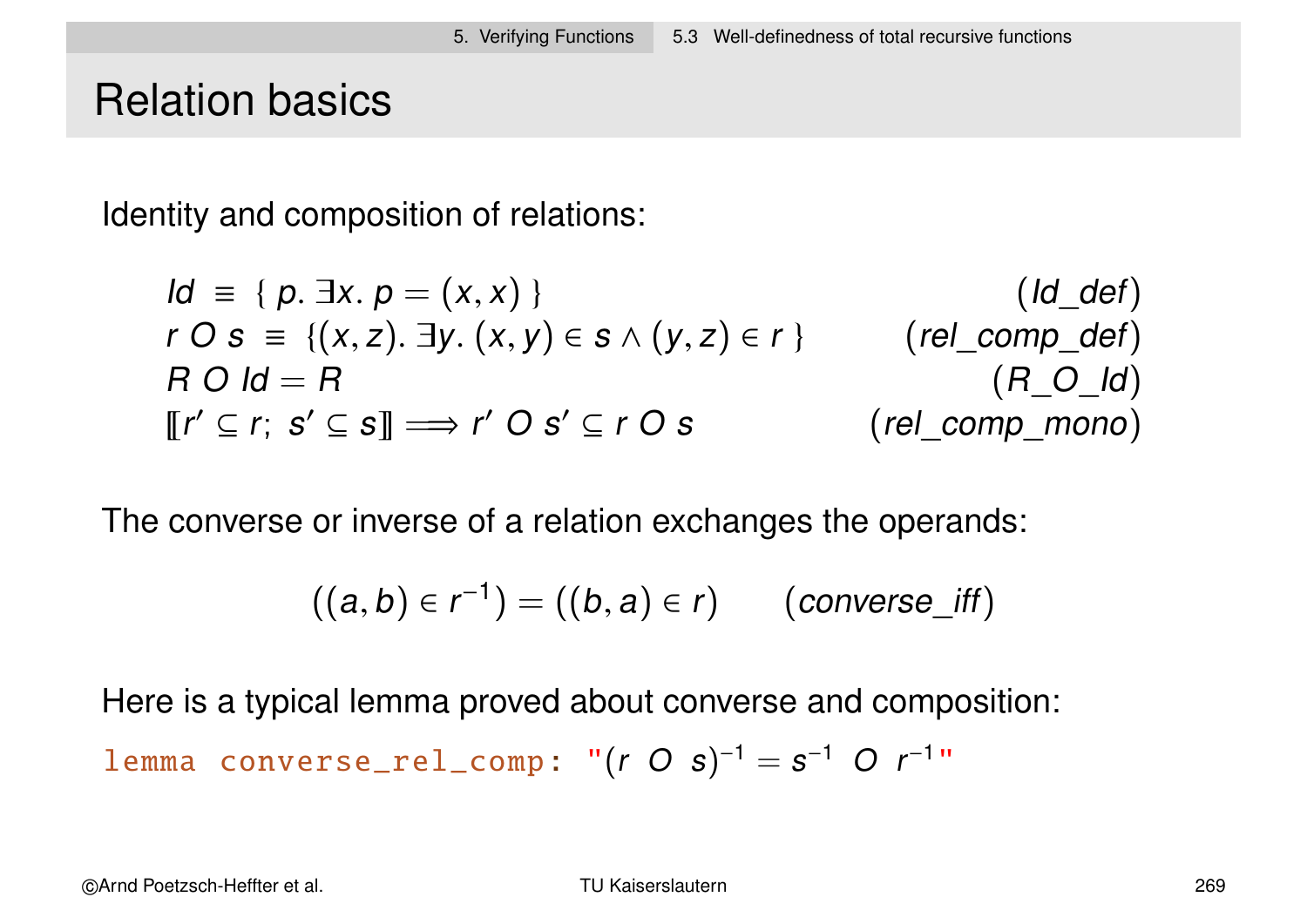## **Closures**

Isabelle/HOL defines the reflexive transitive closure  $r^*$  of a relation as the least solution/fixpoint of the equation:

$$
r^* = \mathsf{Id} \cup (r \ O \ r^*) \qquad (\mathsf{rtranol\_unfold})
$$

Basic properties:

$$
(a, a) \in r^* \qquad \qquad (r \text{trancl\_refl})
$$
\n
$$
p \in r \Longrightarrow p \in r^* \qquad \qquad (r\_into\_r \text{trancl})
$$
\n
$$
[[ (a, b) \in r^* ; (b, c) \in r^* ] \Longrightarrow (a, c) \in r^* \qquad \qquad (r \text{trancl\_trans})
$$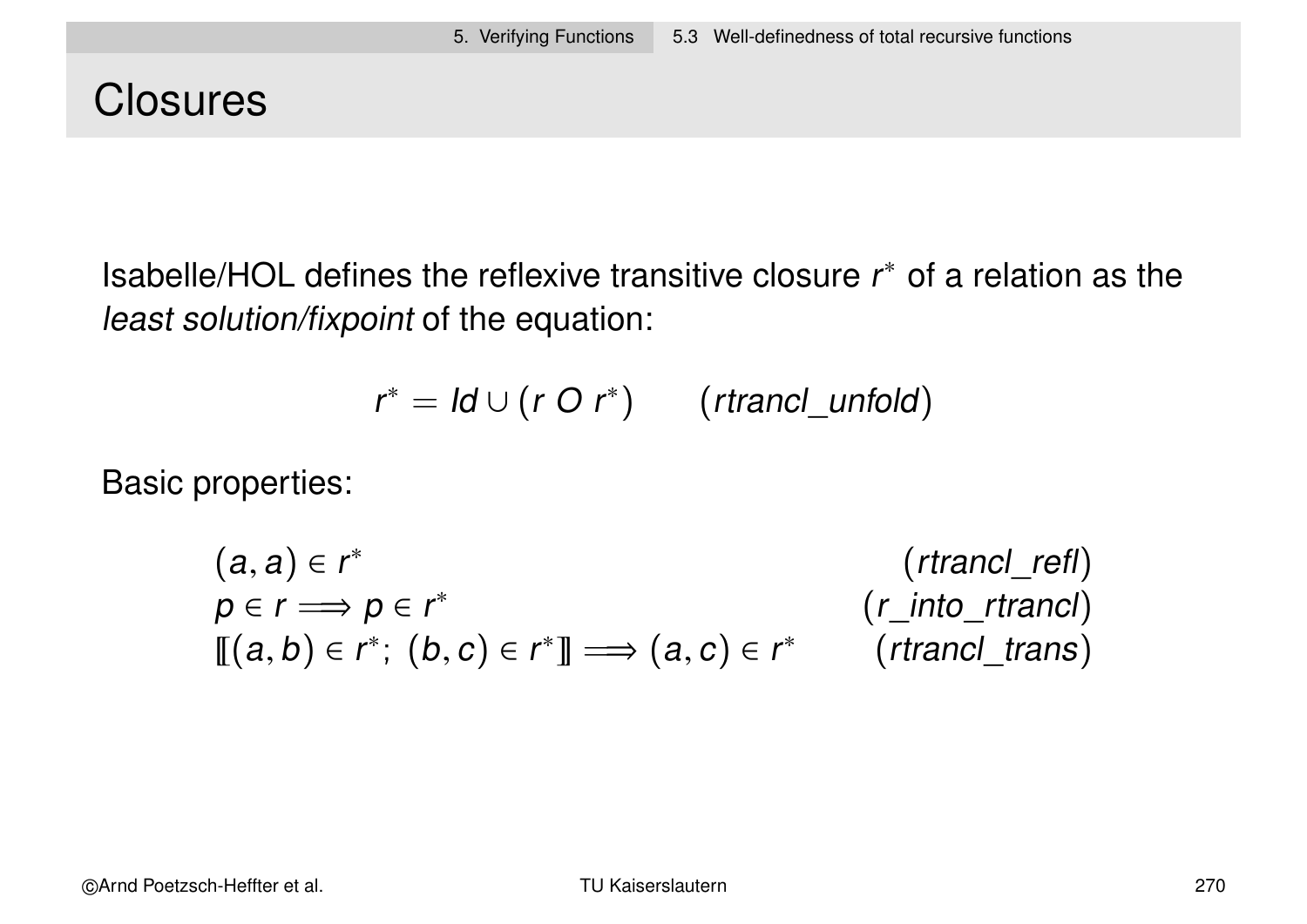## Inverse image

#### Let

- r of type  $(\alpha \times \alpha)$  set and
- f be be a function of type  $\beta \Rightarrow \alpha$

The *inverse image* of r w.r.t. to f is:

$$
inv\_image \; r \; f \; \equiv \; \{ (x,y). \; (f \; x, \; f \; y) \in r \; \} \qquad (inv\_image\_def)
$$

#### Remark

Inverse images are helpful for defining a new well-founded relation from a known well-founded relation r.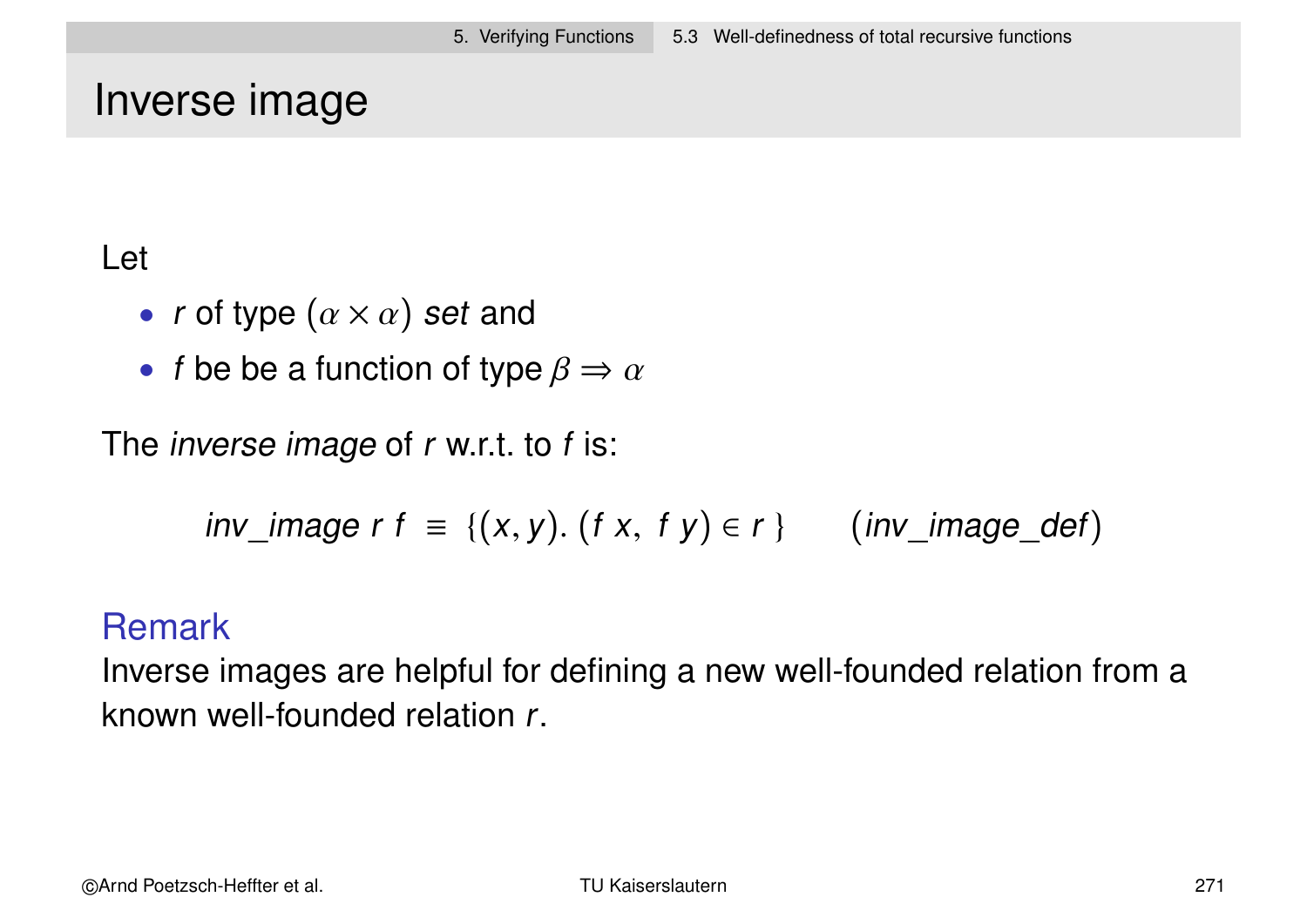# Well-founded relations

Intuitively, a relation  $\prec$  is *well-founded* if every descending chain of elements is finite; i.e., there is no infinite descending chain of elements  $a_0, a_1 \ldots$ 

 $\cdots$   $\lt$   $a_2$   $\lt$   $a_1$   $\lt$   $a_0$ 

Isabelle/HOL provides a predicate wf that asserts that a relation is well-founded; e.g., for less than  $::$  (nat  $\times$  nat) set :

| $((x, y) \in less\_than) = (x < y)$ | $(less_{\text{than}_{\text{eff}}})$ |
|-------------------------------------|-------------------------------------|
| wf less than                        | $(wf_{\text{less}_t}$ than          |

#### Problem

It can be difficult to prove wf r for a relation r.

©Arnd Poetzsch-Heffter et al. TU Kaiserslautern 272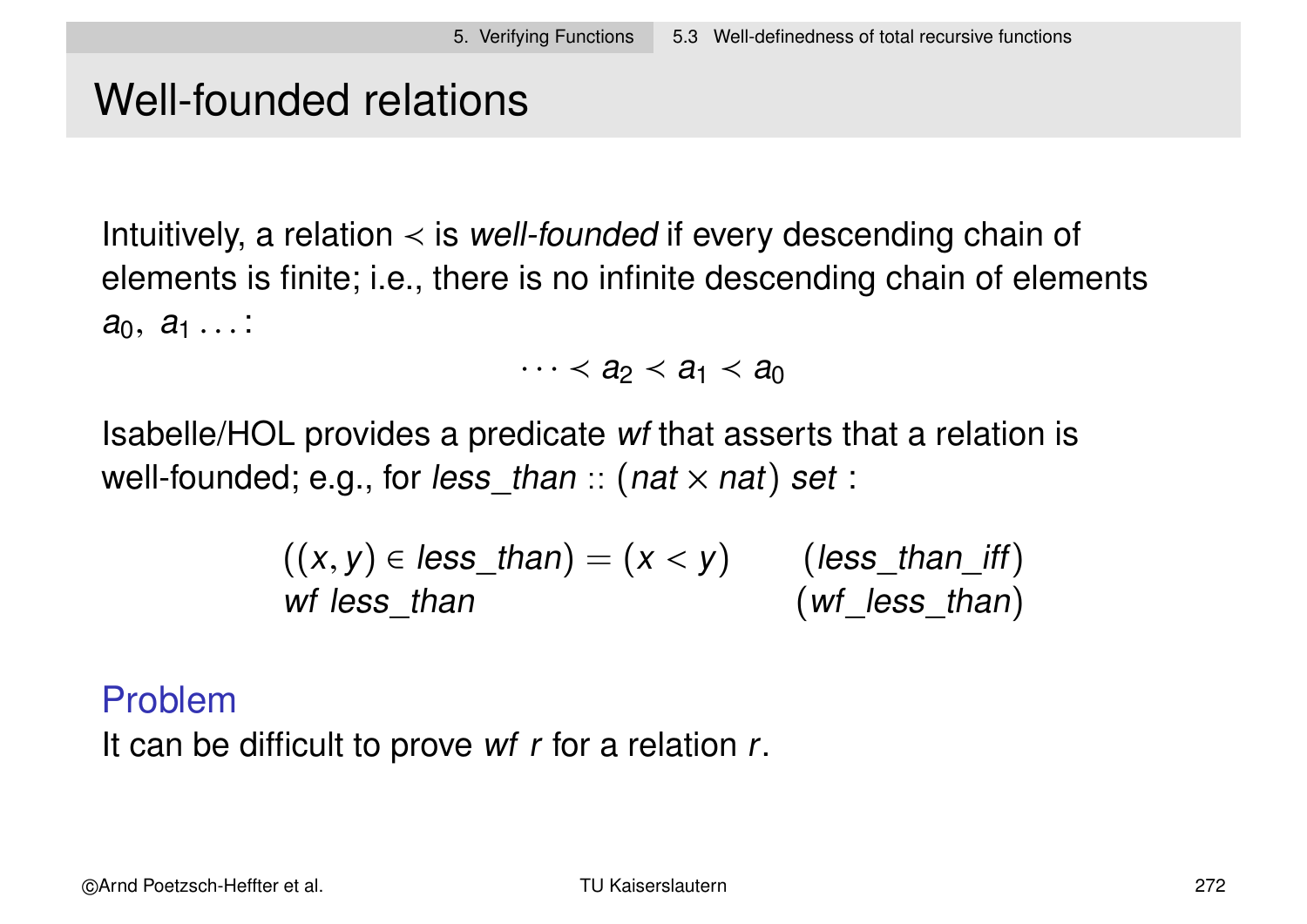# Proving well-foundedness

### Proof method

To prove that a relation  $r$  is well-founded, show that it is an inverse image of a well-founded relation w.r.t. to some "measure" function f.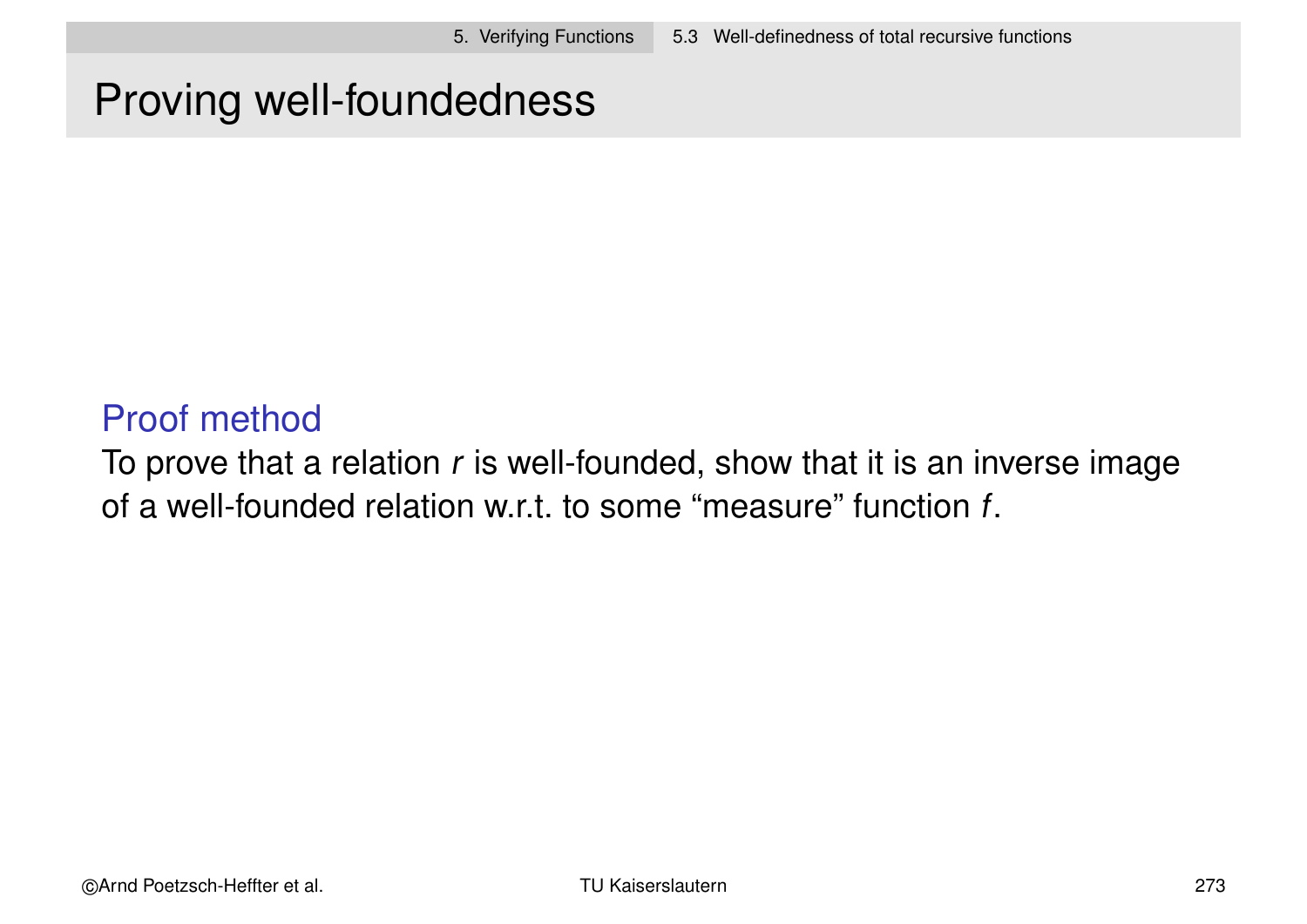# Example proof of well-foundedness

#### Let

```
definition shorter :: "('a list \times 'a list) set" where
  "shorter = \{ (x1, y1) . length x1 < length y1 }"
```
Lemma: shorter is well-founded, i.e., "wf shorter"

Proof: Show that shorter is inverse image of measure function length:

```
"shorter = inv_image less_than length"
```

```
Then, "wf less_than" and
```
theorem  $wf_inv\_image: "wf r \implies wf (inv\_image r f)"$ 

imply "wf shorter"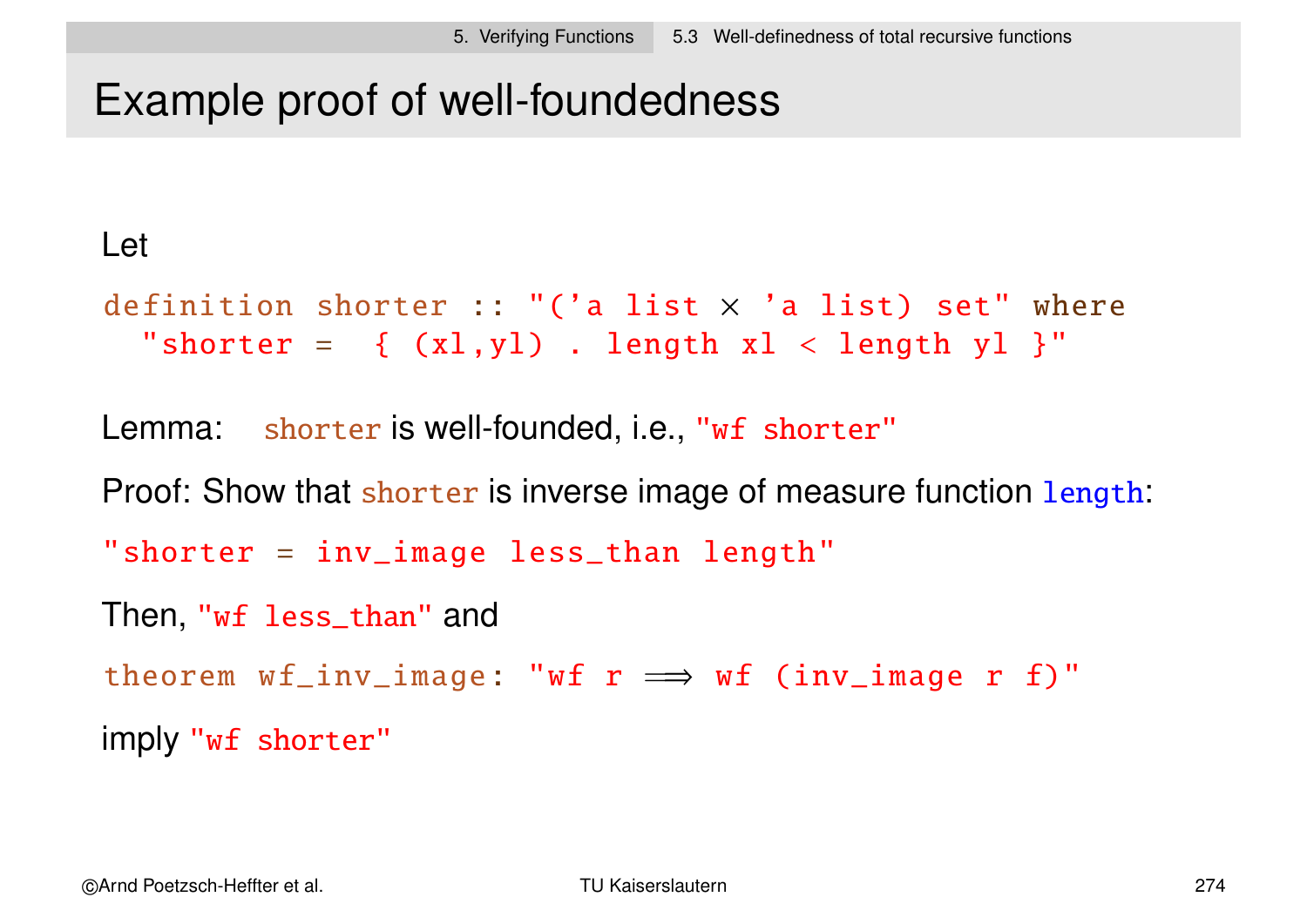# Proving well-definedness of functions

#### Well-definedness

A recursively defined function is well-defined if the arguments in all recursive calls are smaller w.r.t. some well-founded relation.

## Proving well-definedness

- Provide a so-called *measure* function f from the arguments to nat.
- Any such function defines a well-founded relation on the argument space:

```
measure \equiv inv_image less_than (measure_def)<br>wf (measure f) (wf measure)
wf (measure f)
```
• Show that the arguments of the recursive calls get smaller w.r.t.  $f$ .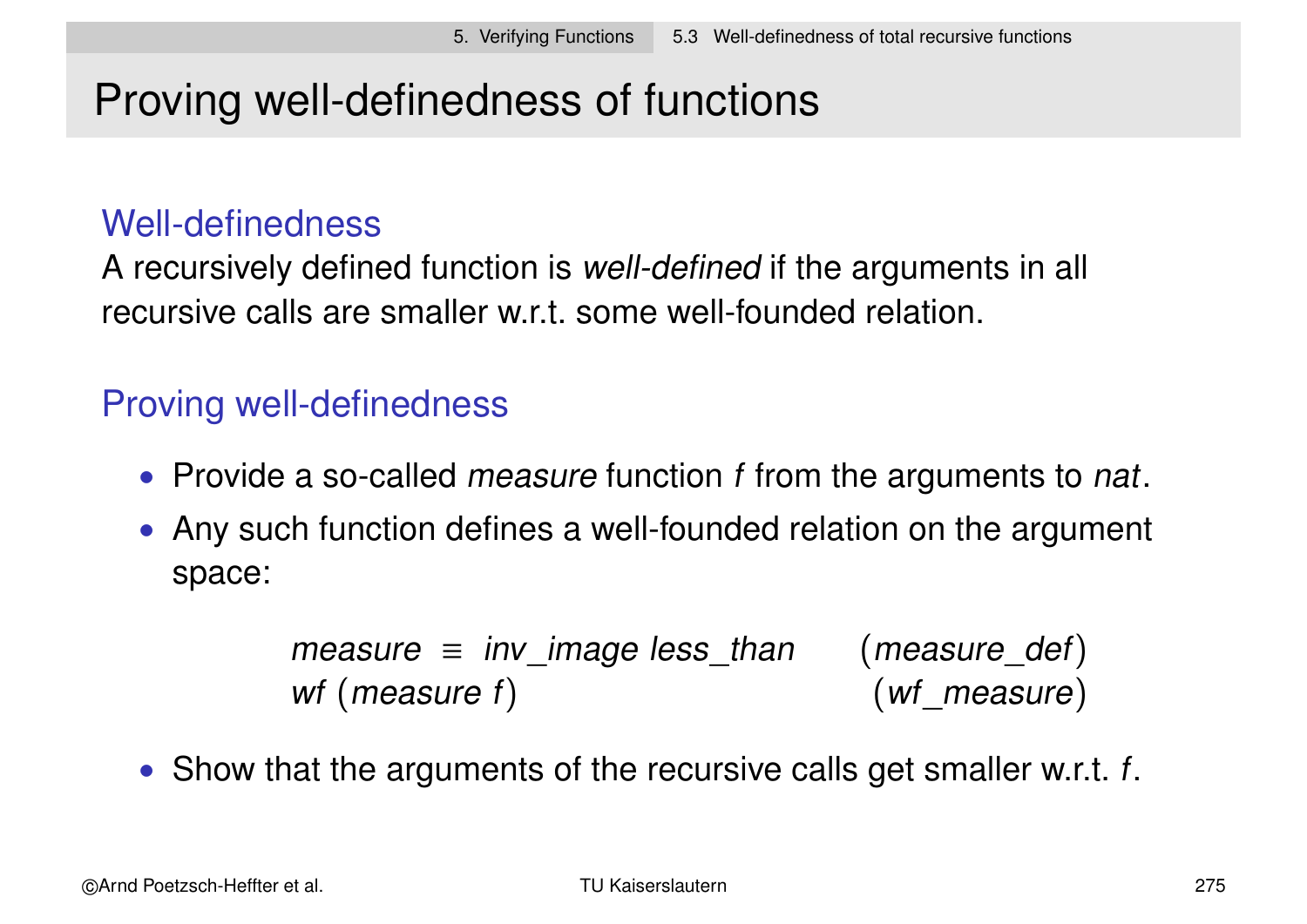# Well-founded induction

## Induction proofs based on well-founded relations

Well-founded relations r can be used for induction proofs: A property holds for all elements iff we can show that it holds for an element x assuming it holds for all predecessors.

In Isabelle/HOL:

$$
\llbracket \text{wf } r; \wedge x. \forall y. ((y, x) \in r \longrightarrow P \text{ y}) \Longrightarrow P \text{ x } \rrbracket \Longrightarrow P \text{ a } (wf\_induct)
$$

#### Remark

Note that in well-founded inductions, there is no explicit induction base.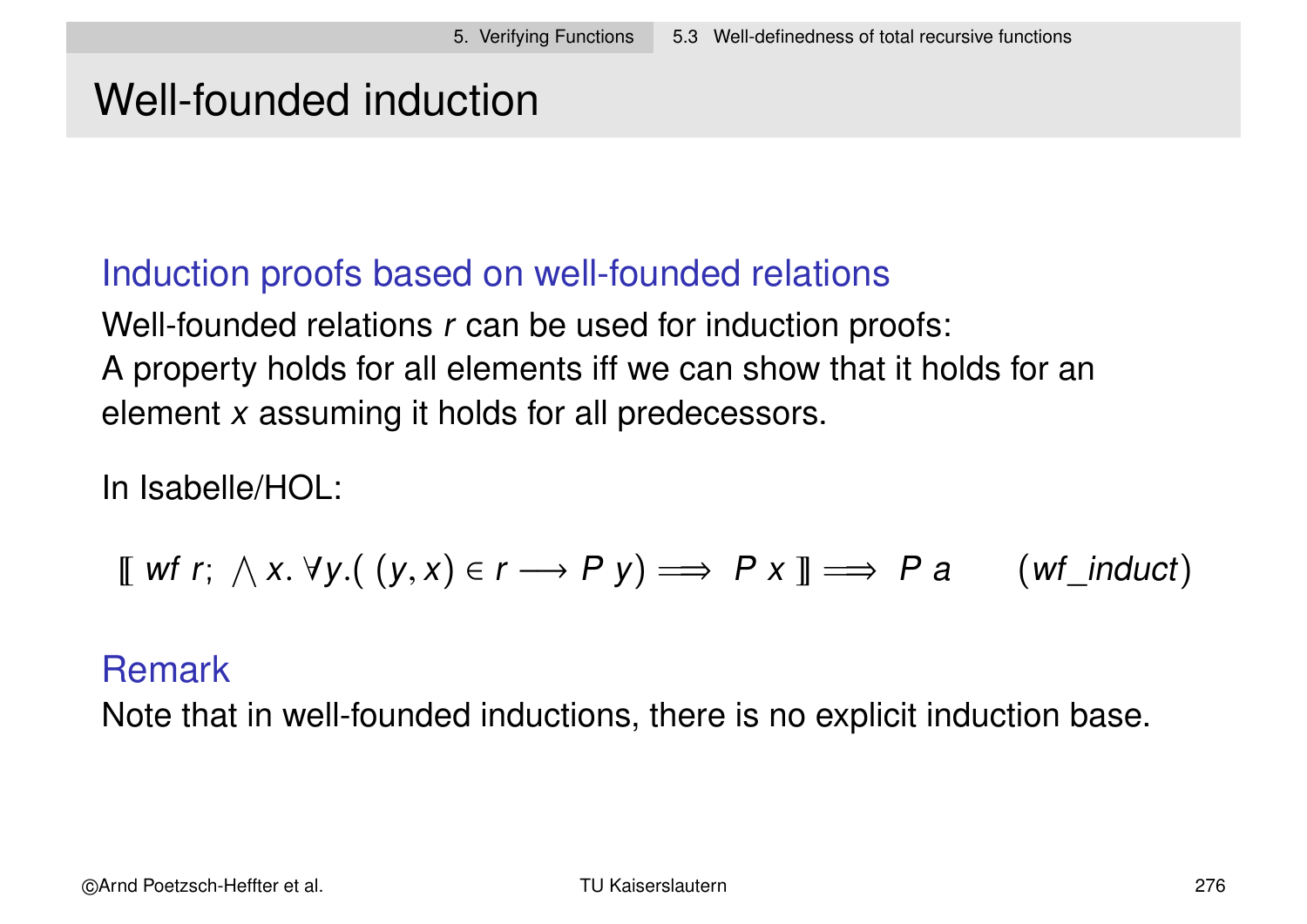5. Verifying Functions 5.4 Case study: Quicksort

# Section 5.4

# **Case study: Quicksort**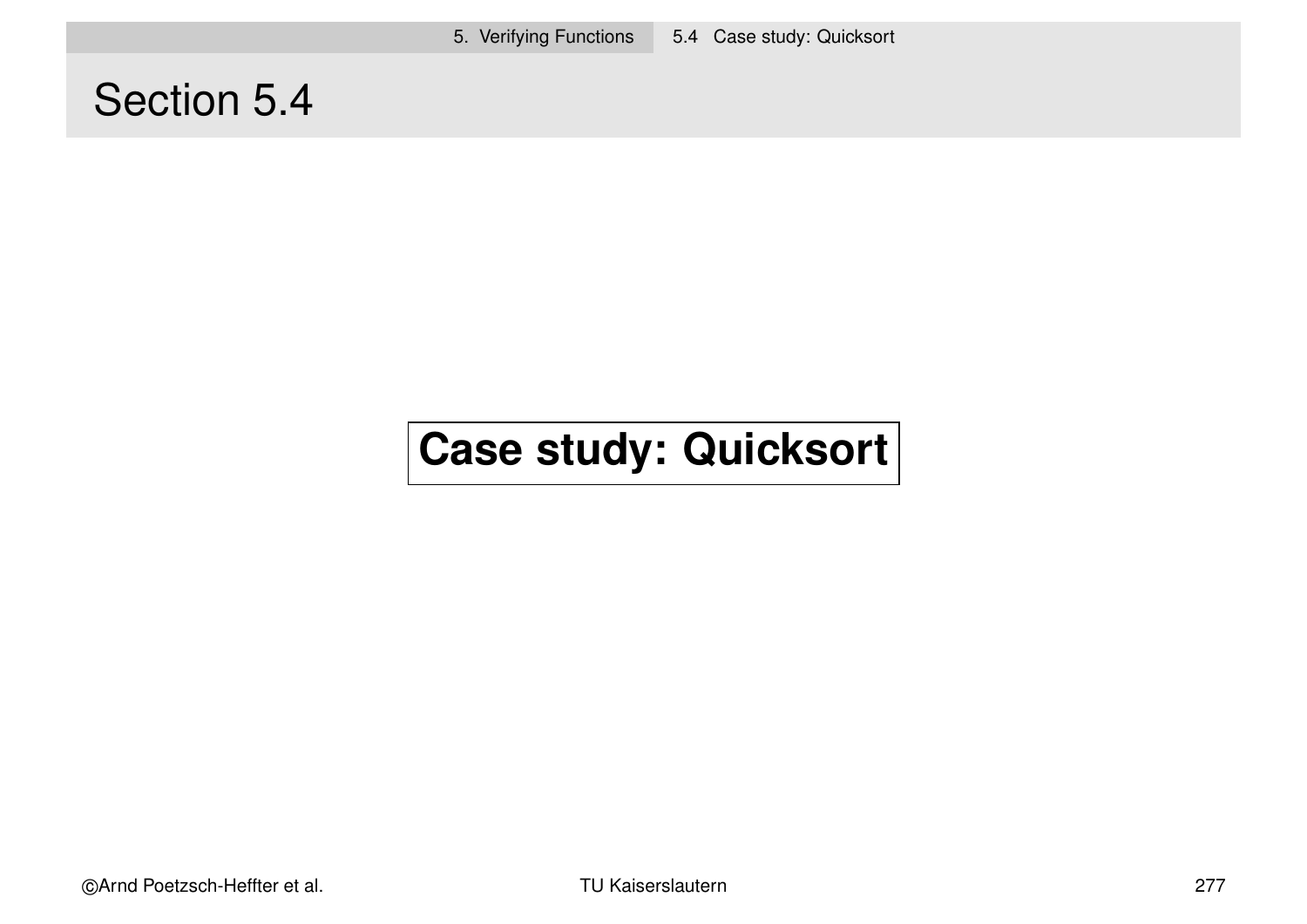# Analysing algorithms

#### Case study Quicksort

We analyse a functional version of the quicksort algorithm.

```
function qsort :: "('a::linorder) list \Rightarrow 'a list" where
 "qsort [] = []"| "qsort (p\#1) = qsort (qsplit (op <) p l)
                 @ p # qsort (qsplit (op \ge) p l)"
```
where linorder is a type class supporting " $\lt$ " and " $\geq$ " and

```
primrec qsplit :: "('a \Rightarrow 'a \Rightarrow bool) \Rightarrow 'a :: linorder \Rightarrow'a list ⇒ 'a list" where
  "qsplit cr p [] = []"| "qsplit cr p (h # t) =
   (if cr h p then h # qsplit cr p t else qsplit cr p t)"
```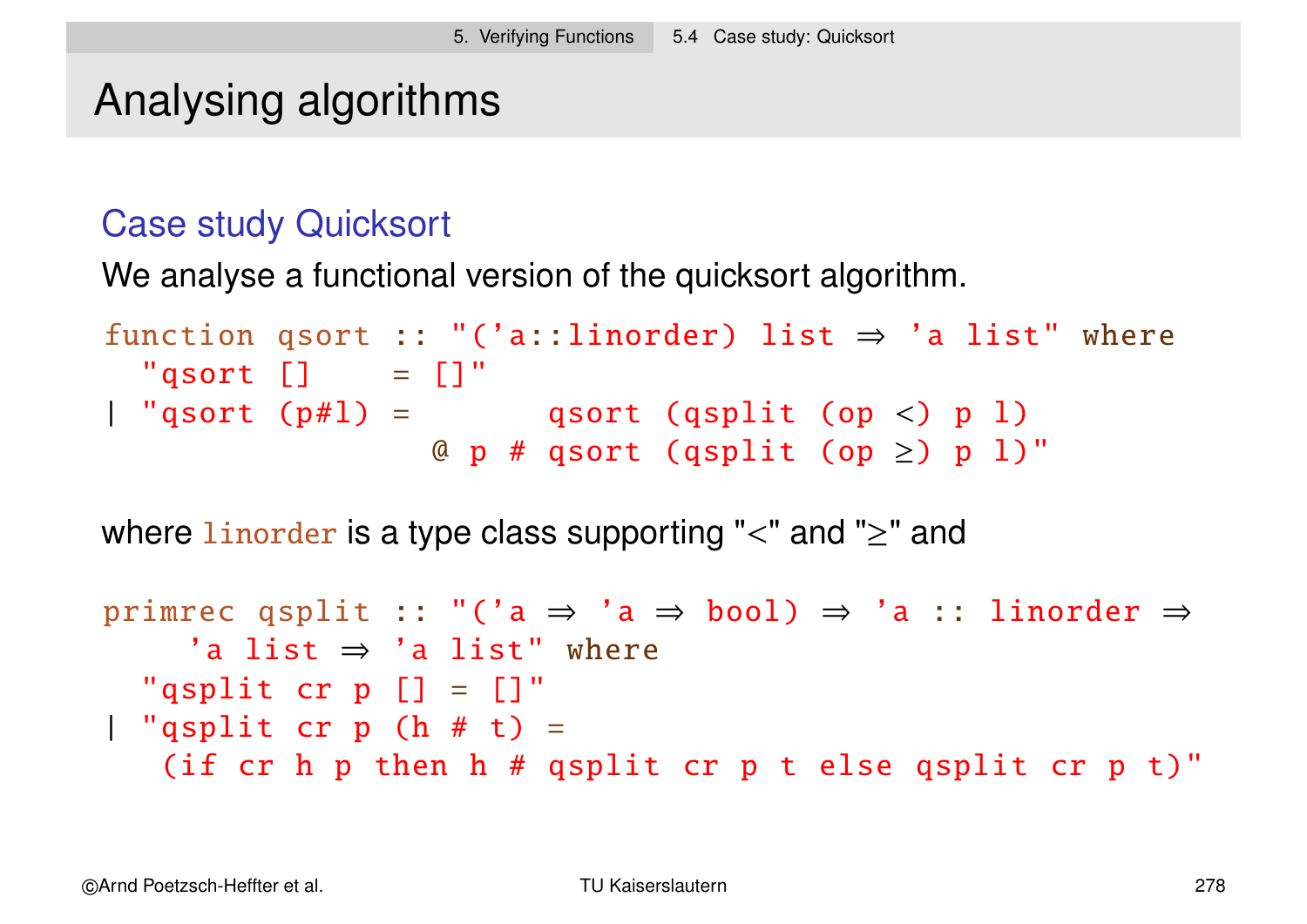## Properties to prove

#### Properties:

- 1. Well-definedness of qsort
- 2. (Well-definedness of qsplit)
- 3. Sortedness of result
- 4. Result is a permutation of input list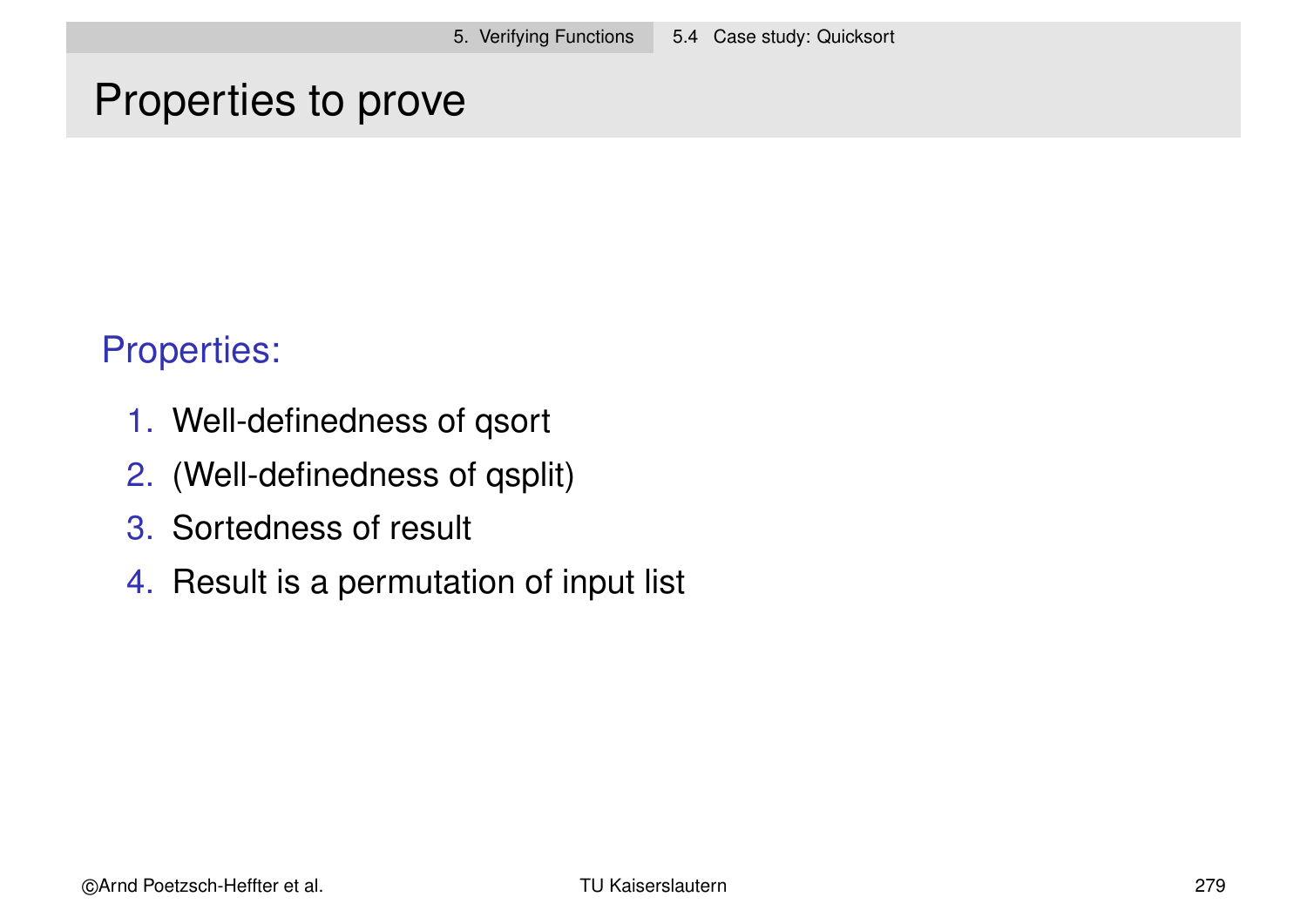# Specifying sortedness

#### Sortedness:

```
fun qsorted :: "'a :: linorder list \Rightarrow bool" where
  "qsorted [] = True"
| "qsorted [x] = True"
| "qsorted (a # b # l) = (b \ge a \land qsorted (b # l))"
```
lemma qsort\_sorts: "qsorted (qsort xl)"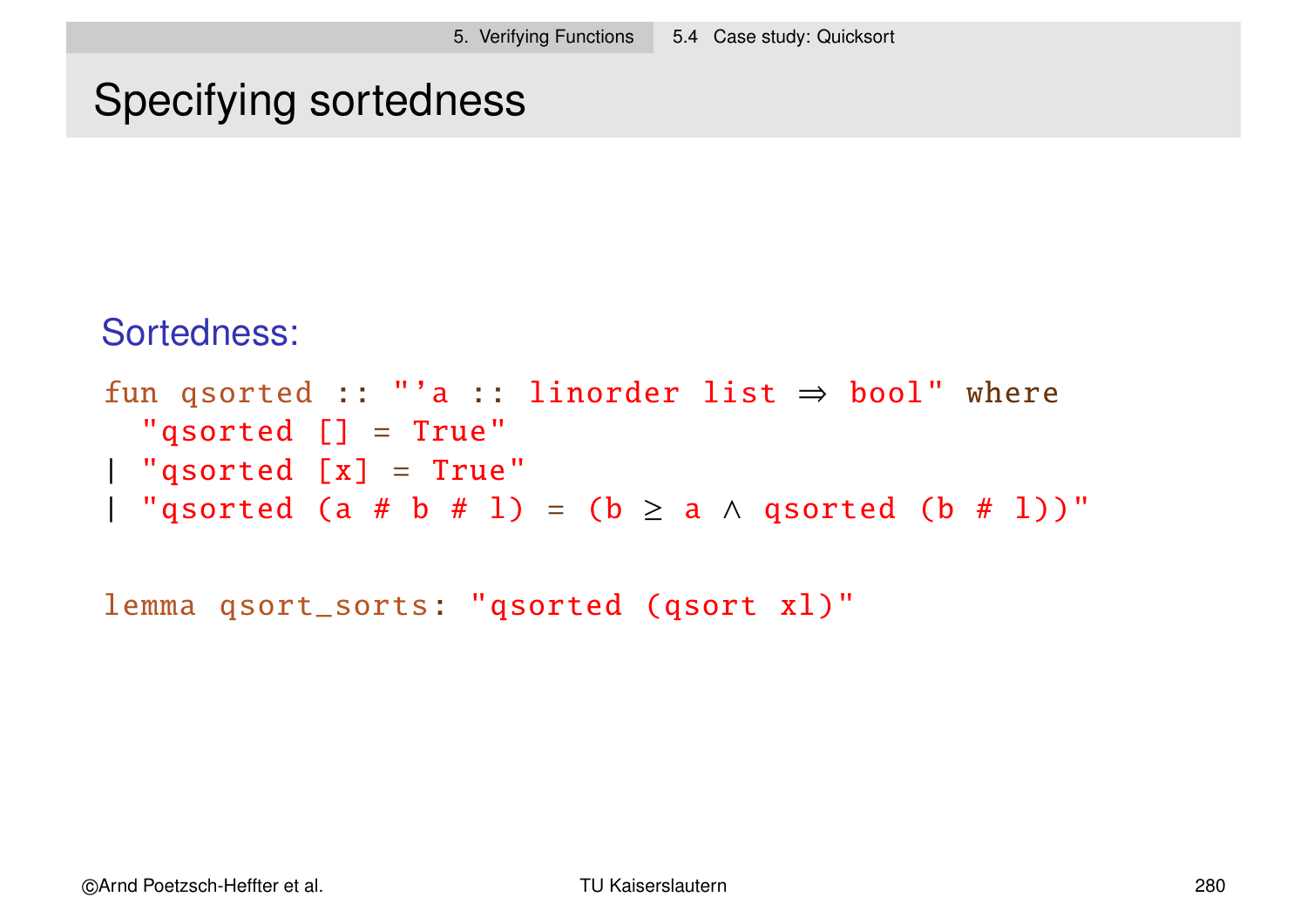# Specifying the permutation property

Permutation using a multiset abstraction:

primrec count :: "'a list  $\Rightarrow$  'a  $\Rightarrow$  nat" where "count  $\begin{bmatrix} 1 \end{bmatrix} = (\lambda \times . 0)^{n}$ | "count  $(h # t) = (count t) (h := count t h + 1)$ "

lemma qsort\_preserves: "count (qsort xl) = count xl"